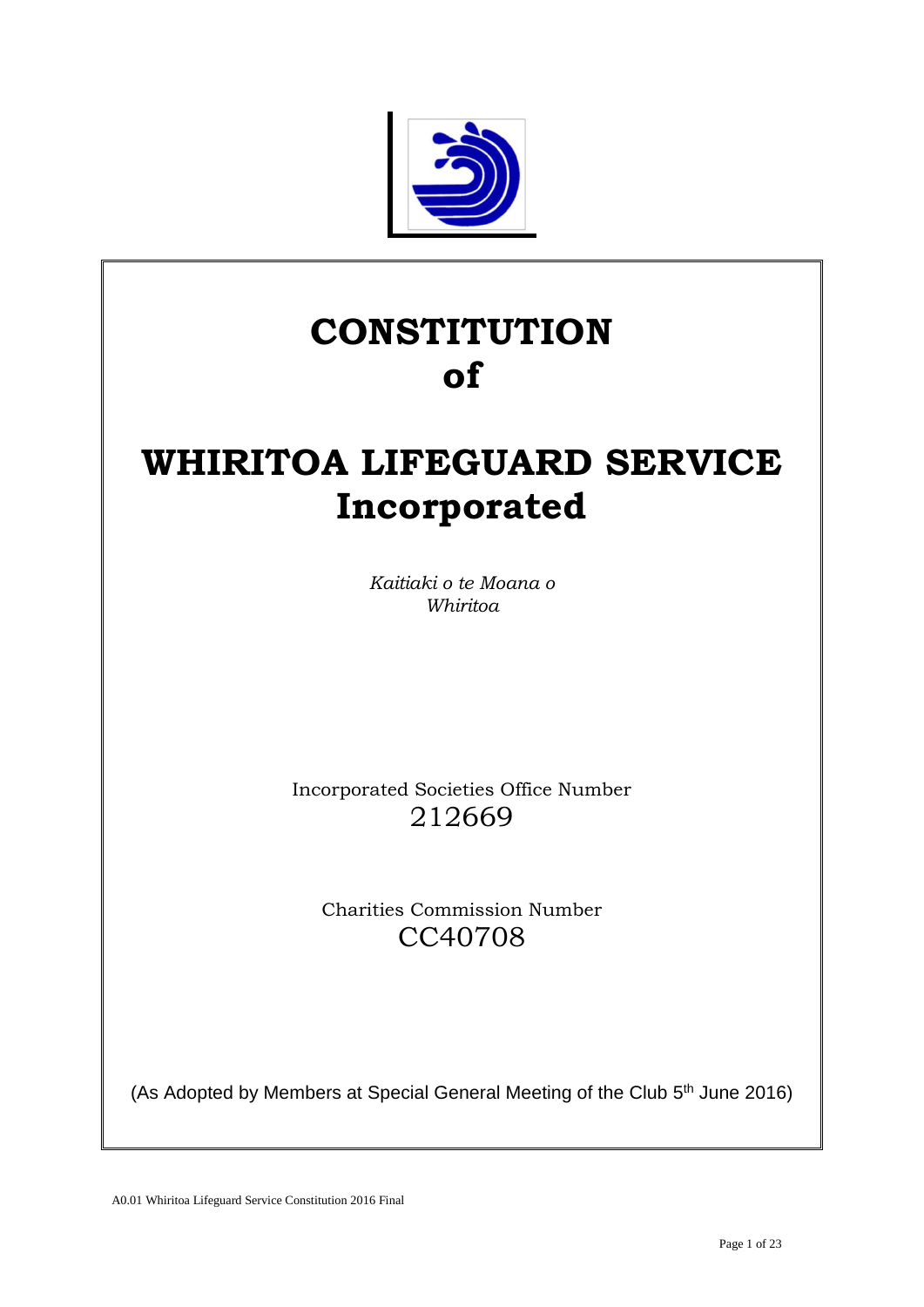#### **Table of Contents** 1. Name 3 2. Registered Office<br>3. Object 3 Object 3 3.A) Primary Object 3 3.B) Secondary Objects 3 4. Categories of members 4.A) Active Open Members 4 4.B) Active under 19 Members 4 4.C) Junior Surf Members 4 4.D) Qualifying Active Members 4 4.E) Reserve Active Members 5 4.F) Associate Members 5 4.G) Paid Life Members 5 4.H) Officers and Appointed Personnel 5 4.I) Life Members 5 4.J) Rights and Privileges of Membership 5 5. Members Register 6 6. Subscriptions 6 7. Members 7.A) Application 6 7.B) Members Obligations 6 7.C) Life Members 7 8. Officers and Club Management 7 9. Nomination and Election of Club **Committee** 8 9.A) Nomination 8 9.B) Election 8 9.C) Eligibility 9 9.D) Removal 9 9.E) Conclusion of Office 10 10. Club Committee s 10.A) Club Management 10 10.B) Duties of Club Committee Members 10 10. C) Powers of the Club Committee 10 10. D) Regulations 1 1 10. E) Club Committee Meeting **Frequency** 1 1

|     | 10.F) Voting                        | 12              |
|-----|-------------------------------------|-----------------|
|     | 10.G) Meeting Places                | 12              |
| 11. | Absence from Meeting                | 12 <sup>2</sup> |
| 12. | Finance                             |                 |
|     | 12.A) Control of Monies             | 12              |
|     | 12.B) Income Sources                | 13              |
|     | 12.C) Pecuniary Gain                | 13              |
|     | 12.D) Undertakings by members       | 13              |
|     | 12.E) Financial Year                | 13              |
| 13. | <b>Annual General Meeting</b>       |                 |
|     | 13.A) Purpose                       | 13              |
|     | 13.B) Advice to Members             | 14              |
|     | 13.C) Minutes                       | 14              |
| 14. | <b>Special General Meeting</b>      |                 |
|     | 14.A) Purpose                       | 14              |
|     | 14.B) Advice to Members             | 14              |
| 15. | <b>General Meeting</b>              |                 |
|     | 15.A) Chairperson                   | 14              |
|     | 15.B) Quorum                        | 14              |
|     | 15.C) Format                        | 14              |
|     | 15.D) Errors                        | 14              |
| 16. | <b>Alteration to Constitution</b>   |                 |
|     | 16.A) Procedure                     | 15<br>15        |
|     | 16.B) Inland Revenue Approval       |                 |
| 17. | <b>Common Seal</b>                  | 15<br>15        |
| 18. | <b>Borrowing Powers</b>             |                 |
| 19. | 15<br>Liquidation                   |                 |
| 20. | <b>Cessation of Membership</b>      |                 |
|     | 20.A) Resignation                   | 16              |
|     | 20.B) Termination - Non payment of  | 16              |
|     | fees<br>20.C) Termination - Other   |                 |
|     | 20.C) Effects of Membership         | 17              |
|     | Cessation                           |                 |
|     | 20.D) Suspension                    | 17              |
|     | 20.E) Consequences of Suspension    | 17              |
| 21. | Voting at General Meetings          |                 |
|     | 21.A) Whom                          | 18              |
|     | 21.B) Method                        | 18              |
|     | 21.C) Proxy Votes                   | 18              |
| 22. | <b>Judiciary Committee</b>          |                 |
|     | 22.A) Matters which may be referred | 18              |

| 22.B) Referral to Judiciary              | 19                     |
|------------------------------------------|------------------------|
| 22.C) Appeals                            | 19                     |
| Indemnity                                | 19                     |
| Disputes and Matters not Provided<br>for | 19                     |
| Definitions                              | 20                     |
|                                          | to Judiciary Committee |

Appendix 1 – Appointment of Proxy 2 3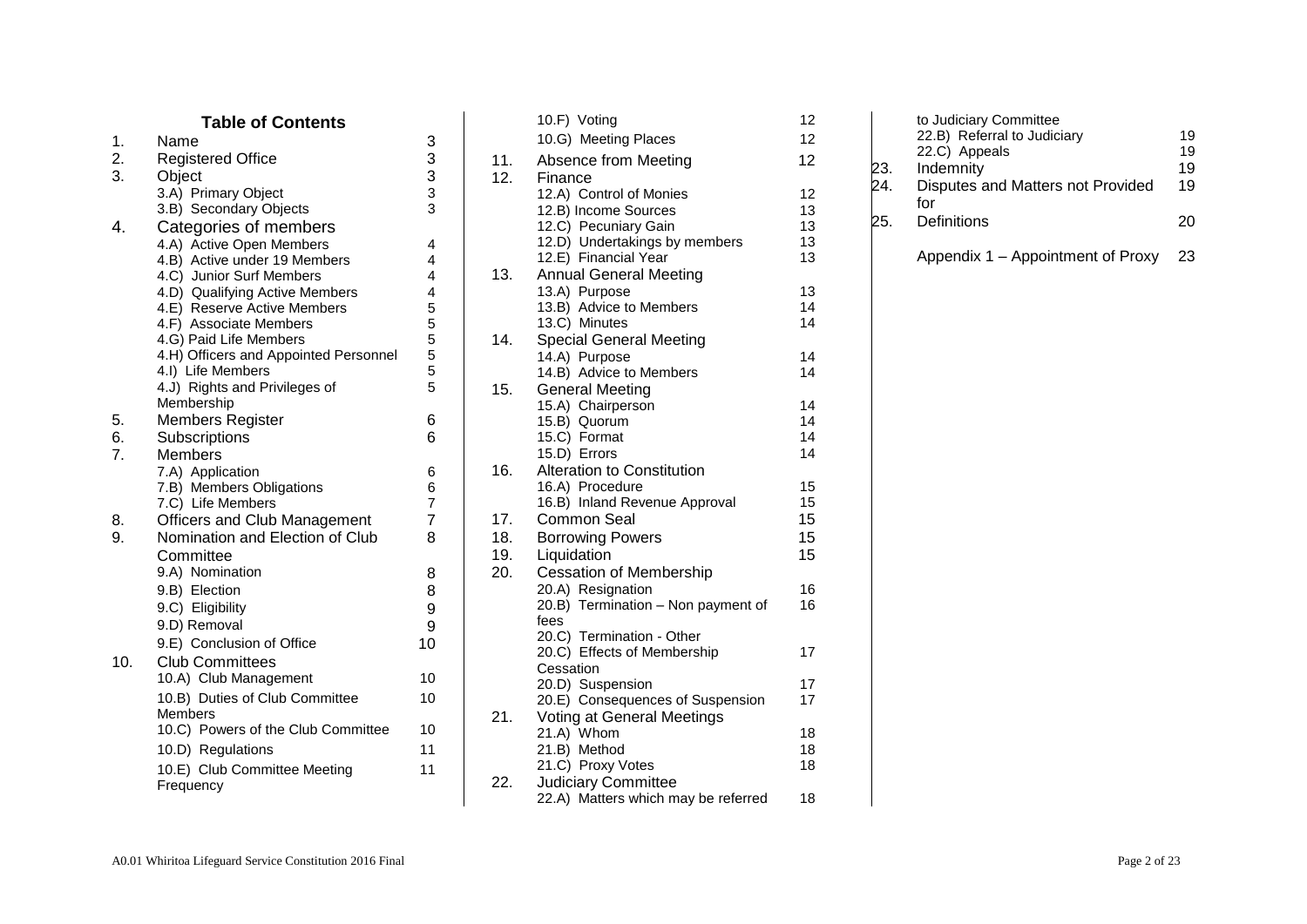## **CONSTITUTION OF WHIRITOA LIFEGUARD SERVICE INCORPORATED**

#### **Under the Incorporated Societies Act 1908 and its amendments**

Note: Words and phrases used in this Constitution are defined in Rule 25.

#### 1) **NAME**

A The club shall be called **Whiritoa Lifeguard Service Incorporated** and shall consist of all persons (except as provided in Rule 4.F iii) duly accepted as members, and shall be affiliated to SLSNZ.

B The Maori name of the club shall be *Kaitiaki o te Moana o Whiritoa*

## **2) REGISTERED OFFICE**

The registered office of the Club shall be at the Clubhouse, Whiritoa Beach or at such other place or places as the Club Committee shall determine from time to time.

## **3) OBJECT**

## A **Primary Object.**

The primary object for which the Club is established is to prevent death by drowning of those swimming and undertaking activities on Whiritoa Beach by providing lifesaving, lifeguarding patrol services and other Programmes and services including to;

i) Seek and promote membership of the Club,

ii) Study and practice of the methods of surf lifesaving,

iii) promote demonstrations, and arrange classes of instruction, so as to increase water safety awareness amongst the general public,

iv) assist the Local Authority's inspectors and/or beach wardens when called upon, and by appointing patrols, render all possible aid to those in distress,

v) encourage and promote physical fitness of club members,

vi) develop and train lifeguards, instructors, competitors, officials, coaches, managers and other personnel involved with Surf Life Saving, vii) attend local, regional and National Competitions for the benefit of its members, and

viii) represent the interests of Members of the Club at general meetings of SLSNZ,

**ix)** act in good faith and loyalty to ensure the maintenance and enhancement of Surf Life Saving, its standards, quality and reputation for the collective and mutual benefit of the members and the Whiritoa Community.

## B **Secondary Objects** are to;

i) Encourage family participation in the activities, administration, social events and entertainment of the Club,

ii) give, and seek where appropriate, recognition for Members to obtain awards or public recognition for Surf Life Saving or other services to the community,

iii) seek and obtain improved facilities and equipment for the enjoyment of Surf Life Saving,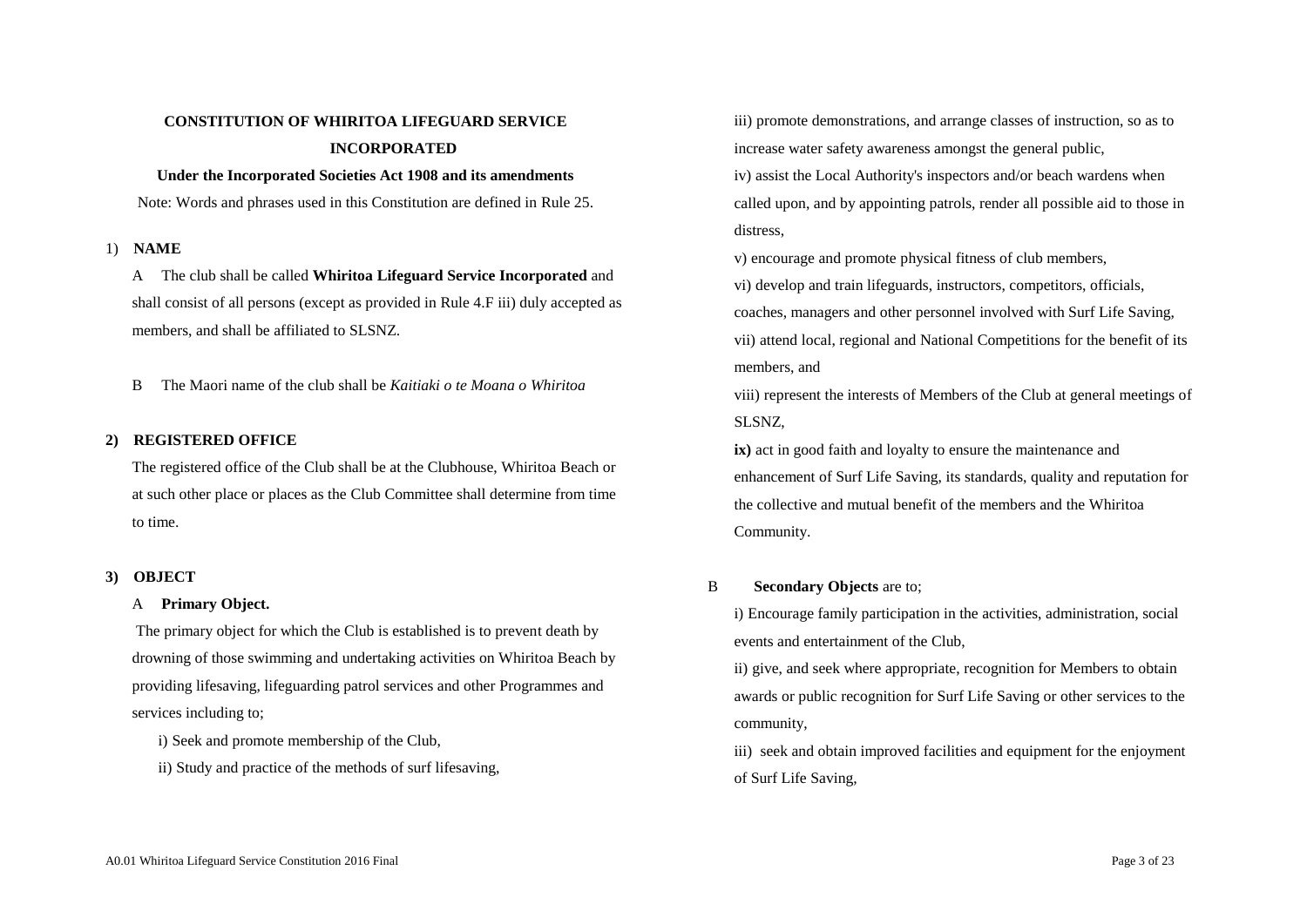iv) provide information, assistance and resources to its Members, v) enforce the applicable rules for Surf Life Saving competitions and events,

vi) maintain and enhance the reputation of SLSNZ, the Club and Surf Life Saving through the development and promotion of standards and practices which fulfill these Objects, and

vii) at all times operate with, and promote, mutual trust and confidence between SLSNZ, the Club and the Members in pursuit of these Objects,

viii) liaise and co-operate with SLSNZ and other member clubs of SLSNZ

to promote, develop, and delivery Surf Life Saving

ix) be a member of SLSNZ and make available and enforce the rules of SLSNZ, and

x) these objects will only be undertaken within New Zealand.

## 4) **CATEGORIES OF MEMBERS**

The categories of membership shall be as set out in Rules 4.A to 4.I.

## **A) Active Open Members** Shall;

i) Hold the SLSNZ Surf Lifeguard Award,

ii) be 19 years of age or older as at 1 October in the year of application,

- iii) be available and agree to voluntarily perform patrol duties for the Club, and
- iv) be available and wish to compete for the Club in Surf Life Saving competitions and events.

## B) **Active Under 19 Members** Shall;

i) Hold the SLSNZ Surf Lifeguard Award,

ii) be no younger than 14 years of age and no older than 19 years of age as

at 1 October in the year of the application,

iii) be available and agree to voluntarily perform patrol duties for the Club, and

iv) be available and wish to compete for the Club in Surf Life Saving competitions and events;

## C) **Junior Surf Members** Shall;

i) Be younger than 14 years of age as at 1 October in the year of application,

ii) aspire to perform patrol duties

iii) wish to support and be involved and interested in the Club, and **iv)** be available and wish to compete for the Club in Surf Life Saving competitions and events.

## D) **Qualifying Active Members** Shall;

i) Be at least 14 years of age as at 1 October in the year of application, ii) intend to sit the examination for the SLSNZ Surf Lifeguard Award in the year of application,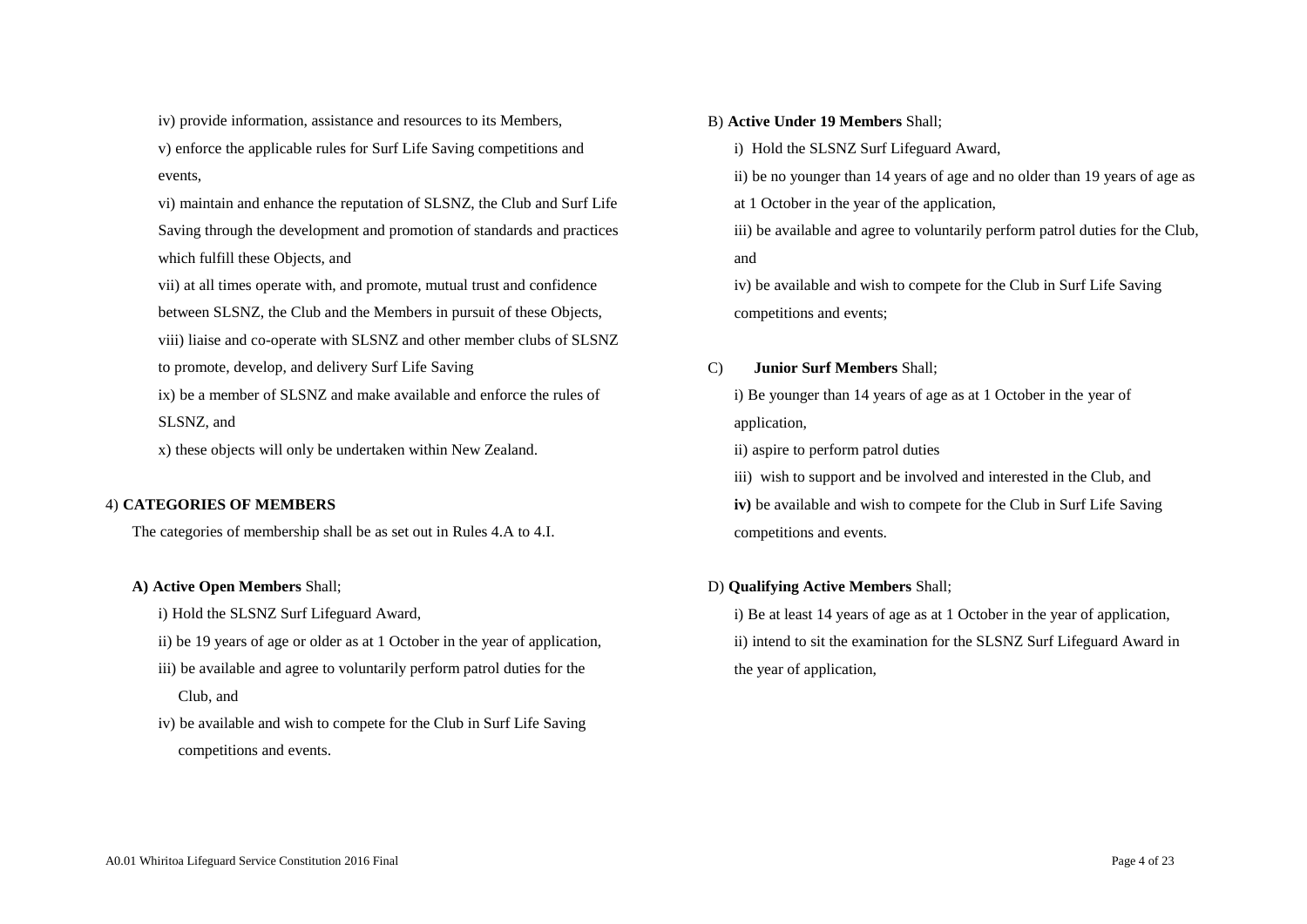iii) subject to achieving the SLSNZ Surf Lifeguard Award in 4.D.ii, be available and agree to voluntarily perform patrol duties for the Club, and iv) be available and wish to compete for the Club in Surf Life Saving competitions and events.

#### E) **Reserve Active Members** Shall;

**i)** Be at least 14 years of age as at 1 October in the year of application,

**ii)** hold the SLSNZ Surf Lifeguard Award, and

iii) are available on an ad hoc and non-rostered basis to perform patrol duties and/or to compete for the Club in Surf Life Saving competitions and events.

#### F) **Associate Members** Shall;

i) Not hold the SLSNZ Surf Lifeguard Award,

ii) wish to support and be involved and interested in the Club, and iii) may be other than persons.

G) **Paid Life Members** (Applications for which stopped being accepted after 01 March 2001) shall;

i) Be Persons or Families, known as Paid Life Members (Person) and Paid Life Members (Family) respectively. For the purposes of this Rule 'Life' is defined as a period of twelve years from the end of the Club year in which the fee was paid. (Children of parents purchasing a Paid Life Membership (Family) cease to be Paid Life Members on reaching the age of twenty. Children born or legally adopted to the original parents after the

membership was acquired will qualify as additional Members (upon notification to the Club Secretary) of the Paid Life Member (Family) membership without additional subscription and will remain Paid Life Members until they attain twenty years, and ii) wish to support and be involved in the Club, and iii) remain members of the Club after the period of twelve years by payment of an Annual Administration Fee. The fee shall be the same for Persons and Families.

iv) Paid Life members shall have a sub-category of membership per Rule 4A to 4F.

## H) **Officers and Appointed Personnel:**

The Officers of the Club and any Appointed Personnel of the Club shall be Members upon their election or appointment to such position and upon compliance with Rule 7.A

## I) **Life Members:**

i) Persons who are granted Life Membership of the Club under Rule 7.C for outstanding contribution or service to Surf Life Saving or the Club. ii) Paid Life members shall have a sub-category of membership per Rule  $4A$  to  $4F$ .

## J) **Rights and Privileges of Membership**

i) Members may compete for the Club in Surf Life Saving competitions and events if chosen as a Club representative,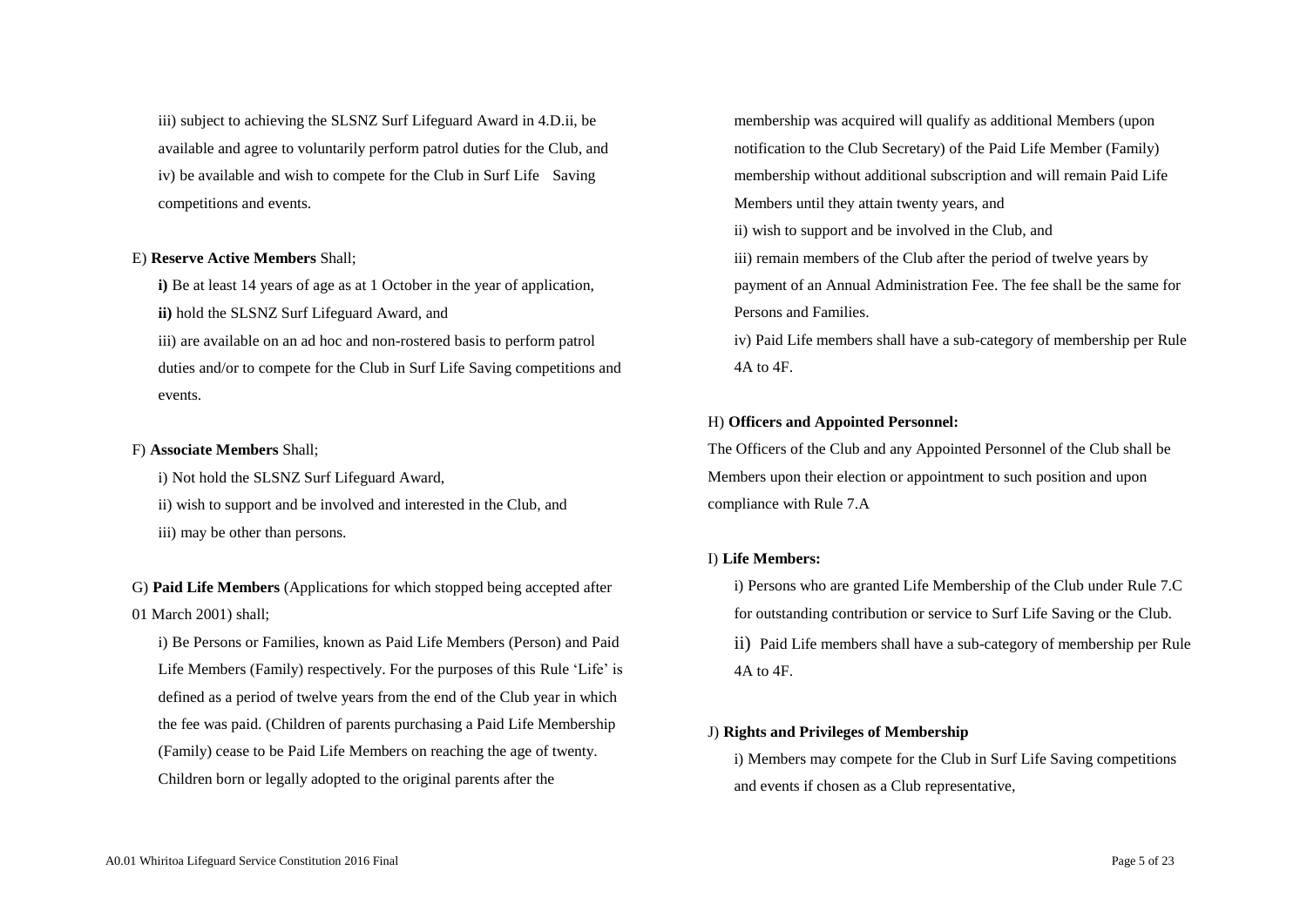**ii)** have access to the Club's facilities and equipment as permitted by the Club, and participate in programmes and activities offered by the Club

#### 5) **MEMBERS REGISTER**

A) The Secretary of the Club shall keep and maintain a Register in which shall be entered for each Member and Officer their full name, address, class of membership, occupation, date of admission as a Member, and any other information that the Club Committee determines is appropriate.

B) All Members shall provide written notice of any change to the details in Rule 5.A to the Club within fourteen (14) days of such change. The Club will then notify SLSNZ of such changes.

**C)** The Club Committee shall, in collecting personal information for the Register in Rule 5.A seek the consent of the individual concerned and at all times comply with the Privacy Act 1993.

**D)** Any entry on the Register shall be available for inspection by Members and Officials, upon reasonable request and in compliance with the Privacy Act.

#### **6) SUBSCRIPTIONS**

A) The Club Committee shall determine:

i) the Membership Fee and/or other Fees payable by each category of Member of the Club, ii) the due date for the Fee(s), and iii) the manner of payment for the Fee(s).

B) Each Member of the Club shall pay the annual Fee(s) by the due date. Failure to pay the Fee(s) by the due date or by any subsequent date agreed (following process in Rule 20.B) shall mean the individual concerned is no longer a Member of the Club and all rights and privileges they had as a Member shall cease to apply per Rule 20.C.

#### 7) **MEMBERS**

## **Application**

A) Applications for memberships must be proposed on the approved form or by applying on-line with SLSNZ and submitted to the Club Committee for its absolute acceptance and if accepted shall determine the category of membership. The applicant shall be advised in writing of the Club Committee's decision.

## B) **Member's Obligations**:

Members shall accept and agree;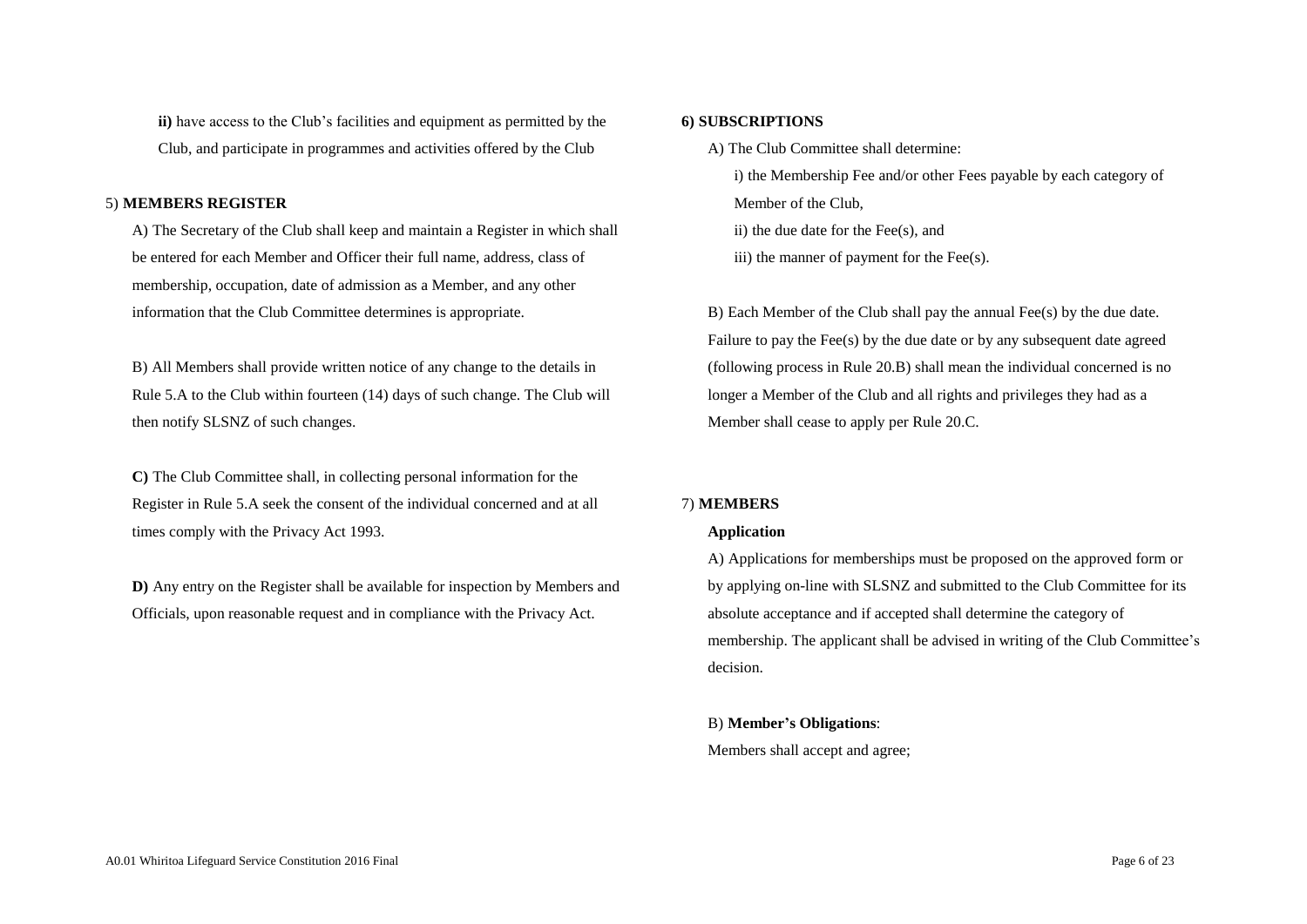This Constitution constitutes a contract between each of them, the Club and SLSNZ.

i) They shall comply with and observe this Constitution, the SLSNZ Constitution, the Regulations, and any policies and procedures of the Club and SLSNZ and any determination, resolution or decision which may be made or passed by the Club Committee.

ii) They are subject to the jurisdiction of the Club and SLSNZ.

iii) This Constitution, the Constitution of the SLSNZ Constitution, the Regulations, and the policies and procedures of the Club and SLSNZ respectively, are necessary and reasonable for promoting the Objects of SLSNZ and the Objects of the Club.

iv) This Constitution, the SLSNZ Constitution, the Regulations, and any policies and procedures of the Club and SLSNZ, are made in the pursuit of a common object, namely the mutual and collective benefit of SLSNZ, and the Club and Surf Life Saving.

**v)** They are entitled to all benefits, advantages, privileges and services of membership as conferred by this Constitution.

#### **C) LIFE MEMBERS**

A person shall become a Life Member of the Club by nomination of at least two current Members and then vote by two-thirds majority of those entitled to vote at a General Meeting. Such process shall be carried out in accordance with the Regulations.

## 8) **OFFICERS and CLUB MANAGEMENT**

.

A) Honorary Officers: Patron, Vice-Patron, Honorary-Solicitor, Honorary Auditor (who shall be a practicing chartered accountant), Honorary Medical Officer(s).

B) The Club shall consist of a Club Committee, (Rule 8C) an Executive Committee (Rule 8.D) and such other Sub Committee(s) as deemed necessary by the Club Committee from time to time, one of which shall be a Lifeguard sub-committee

C) Club Committee shall consist of: President, Chairperson, Secretary, Finance Director, , Lifeguard Director (a member complying with Rule 4.A, 4.B or 4.E), Club Captain (a member not complying with Rule 4.A, 4.B or 4.E shall not be elected if a member complying with Rule 4.A, 4.B, or 4.E is also nominated), Junior Club Captain, Facilities Director, Health and Safety Director and any employee invited to attend.

D) The Executive Committee shall consist of the Chairperson, Lifeguard Director, Secretary and Finance Director or any three thereof, with power to deal with all urgent matters at a moment's notice, and shall report their action in full at the next Club Committee meeting.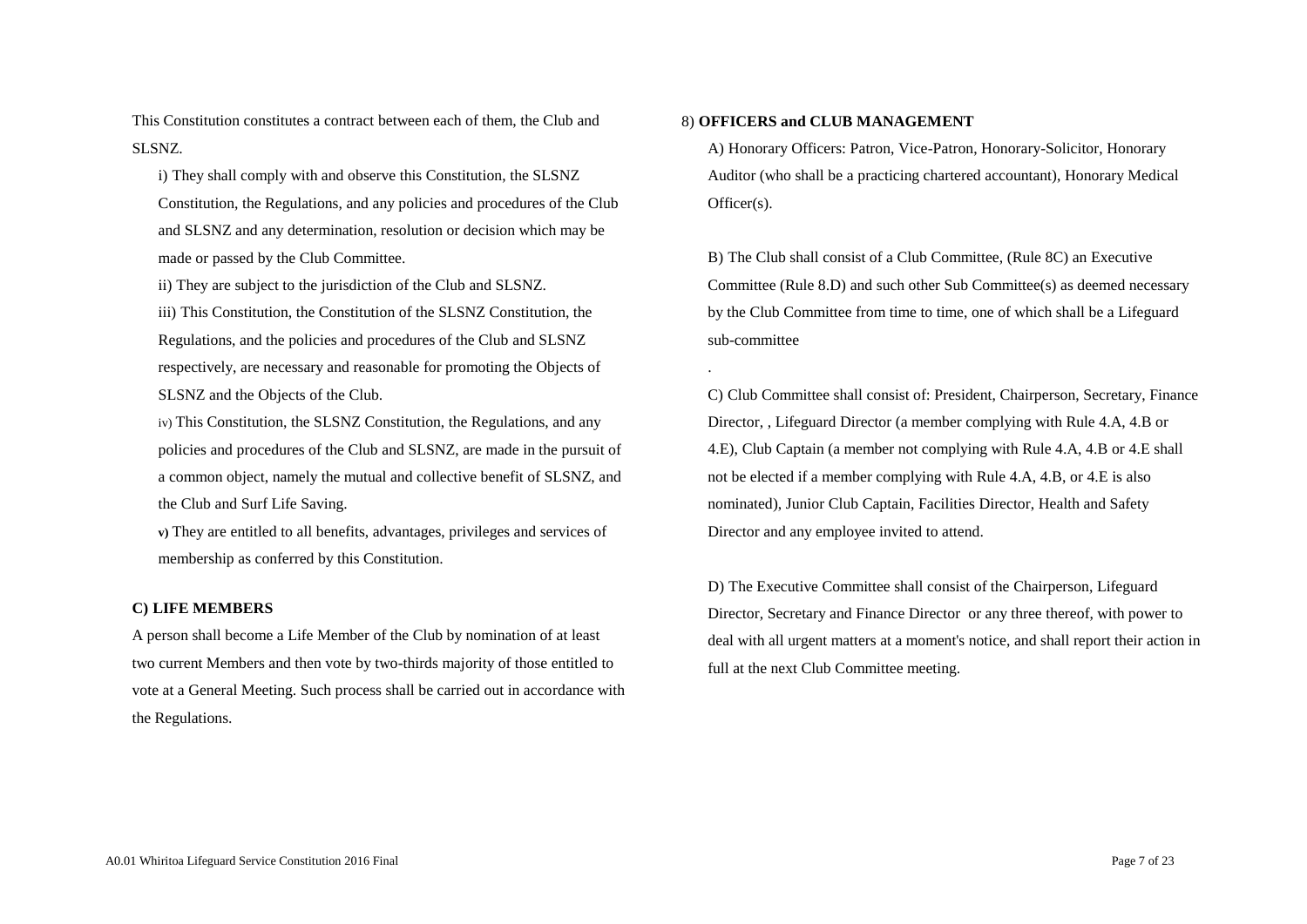E) The term of office for all Club Committee Members shall be two (2) years, expiring at the conclusion of the relevant Annual General Meeting. An elected Club Committee member maybe re-elected to the Club Committee for a maximum of two (2) subsequent and consecutive terms of office. The election of Club Committee Members shall be rotated so that at least half of the current Club Committee retire at each Annual General Meeting

F) Club Committee shall be empowered to fill vacancies occurring during the year and appoint such other officers as in their opinion may be necessary for the achieving of the Objects.

G) The term for a Club Committee Member appointed to fill a vacancy and all co-opted Club Committee Members shall be the period from their appointment until the conclusion of the first Annual General Meeting following such appointment. A Club Committee Member appointed to fill a vacancy and all co-opted Club Committee Members may be re-appointed to the Club Committee for further periods of office per Rule 8.F.

H) In the absence of the Chairperson, a Chairperson shall be elected from the floor.

I) Committee members holding office when this constitution is adopted and are entitled to remain in office per Rule 8.E shall do so if they wish.

**J)** The duties of the President, Chairperson, Secretary, Finance Director, Lifeguard Director, Club Captain, Junior Club Captain, Health and Safety Director and Facilities Director shall be set out in the Club's Regulations.

**K)** The Lifeguard Sub-Committee shall be chaired by the Lifeguard Director. The President shall be an ex-officio member. Other members, whom shall be approved by the Club committee, shall have tasks and responsibilities described in the applicable Regulation.

#### **9) NOMINATION AND ELECTION OF CLUB COMMITTEE**

#### **A) Nomination**

The Club Committee shall submit to the Annual General Meeting the names of the candidates received by the advised closing day prior to the Annual General Meeting for the vacant positions shown on the Notice of Meeting for the succeeding year. All Nominations for office shall be on the approved form and moved and seconded by financial members of the Club with the consent of the nominee.

#### B) **Election**

The Committee Members shall be elected by a majority of the Members present and entitled to vote at a General Meeting. Voting shall be conducted according to Rule 21. If the number of nominees for the Committee;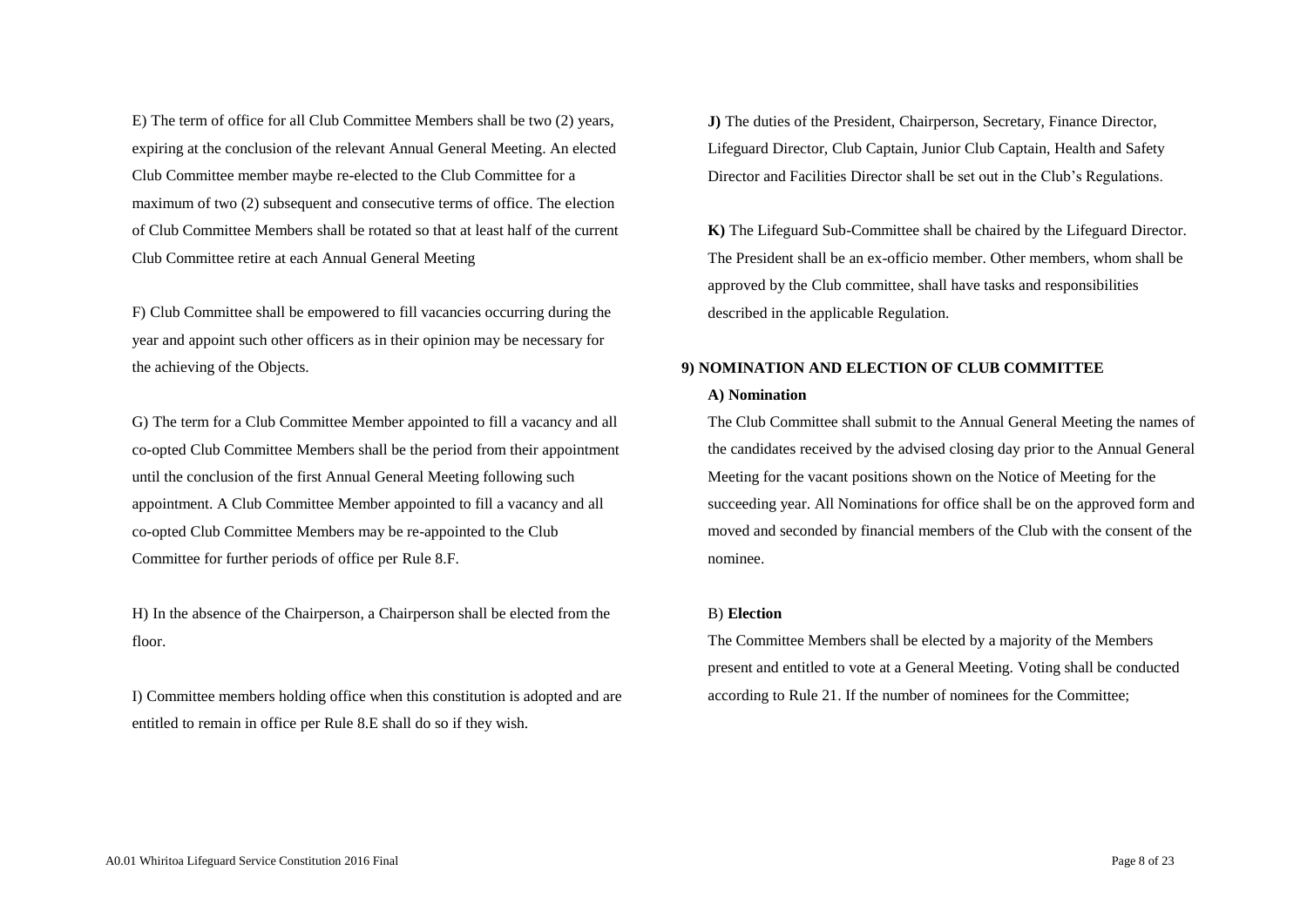**i**) is equal to the number of vacancy(ies), the person chairing the meeting shall declare the nominee(s) elected.

**ii**) is less than the number of vacancies, further nominations may be received from the floor of the General Meeting and if no further nominations are received positions may be left vacant on the Club Committee, and

**iii)** is greater than the number of vacancies, a election shall be held per Rule 21.B.

#### C) **Eligibility:**

Individuals may not serve on the Club Committee if any of the following apply:

i) **Bankrupt:** a person who is an undischarged bankrupt, or is subject to a condition not yet fulfilled, or any order under the Insolvency Act 1967; ii) **Under 16 Years:** a person who is under the age of 16 years; iii) **Dishonesty Offences:** a person who has been convicted of a crime involving dishonesty (within the meaning of section 2(1) of the Crimes Act 1961) and has been sentenced for that crime within the last 7 years; iv) **Disqualified Director:** a person who is prohibited from being a director or promoter of, or being concerned or taking part in, the management of, an incorporated or unincorporated body under the Companies Act 1993, Securities Act 1978, the Securities Markets Act 1988, the Takeovers Act 1993, or from being an officer of a charitable entity under the Charities Act 2005;

v) **Property Order:** a person who is subject to a property order made that the person is lacking in competence to manage their own affairs under the Protection of Personal and Property Rights Act 1988, or whose property is managed by a trustee corporation under section 32 of the Protection of Personal and Property Rights Act 1988;

**vi)** and if any of the above circumstances occur to an existing Committee Member, they shall be deemed to have vacated their office upon such circumstance.

#### D) **Removal:**

The Members in an SGM called for this purpose may, by Special Resolution remove any Committee Member before the expiration of their term of office in accordance with the following process:

i) upon the Club receiving a request for a SGM for the purpose of removing a Committee Member, or the Club Committee as a whole, the Secretary shall send the notice of the SGM to the Committee Member concerned, or the Club Committee (as the case may be), in addition to the Members of the Club; and

**ii)** following notification under Rule 14 (Notice of SGM) and before voting on the resolution to remove a Committee Member or the Club Committee as a whole, the Committee Member, or the Club Committee as a whole (as the case may be) affected by the proposed resolution shall be given the opportunity prior to, and at, the SGM to make submissions in writing and/or verbally to the persons entitled to be present at the General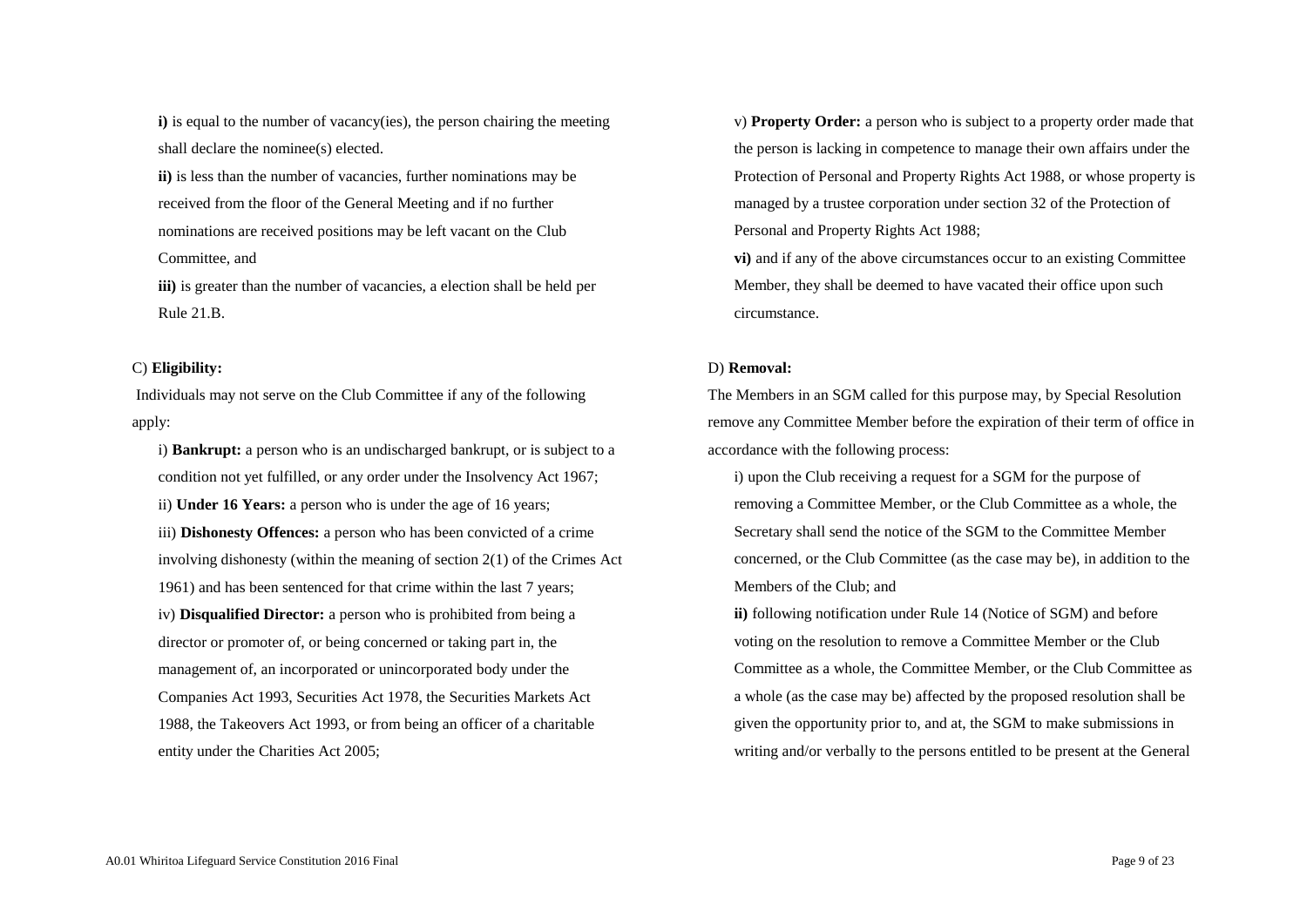Meeting about the proposed resolution.

#### E) **Conclusion of Office:**

A Committee Member shall cease to be a member of the Club Committee as and from the date when the Committee Member:

i) dies, or, in the opinion of the majority of the Club Committee, becomes so incapacitated that she or she is effectively incapable of performing the duties required of a Committee Member;

ii) resigns by notice in writing to the Chairperson;

iii) is absent from three (3) consecutive Club Committee meetings without explanation in writing, duly accepted by the Club Committee as satisfactory; or

**iv)** is removed from office.

#### 10) **CLUB COMMITTEES**

## A) **Club Management.**

The Management of the Club shall be vested in the Club Committee.

#### B) **Duties of Committee Members**:

The specific duties pertaining to each role on the Club Committee are as determined by the Club Committee, and the general duties of each Committee Member are to:

i) act in good faith and in the best interests of the Club at all times;

- ii) exercise the powers of the Club Committee for proper purposes;
- iii) act, and ensure the Club acts, in accordance with this Constitution;

iv) not agree to, nor cause or allow, the activities of the Club to be carried on in a manner likely to create a substantial risk of serious loss to the Club's creditors;

v) not agree to the Club incurring any obligations unless the Committee Member believes at that time on reasonable grounds that the Club will be able to perform the obligations when it is required to do so; and vi) exercise the care, diligence, and skill that a reasonable Committee Member would exercise in the same circumstances taking into account, but without limitation, the nature of the Club, the nature of the decision and the position of the Committee Member and the nature of the responsibilities undertaken by the Committee Member

#### C) **The Powers of the Club Committee**

Without limiting the generality of the Club Committee's powers to carry out the objects of the Club as it considers necessary, the Club Committee shall have the following specific powers, to:

i) Determine, raise and receive money by Fees, levies, donations, door charges, central or local government funding or otherwise.

ii) Determine Regulations, policies and procedures for the governance, management and operations of the Club.

iii) Determine, implement and enforce disciplinary procedures for its Members including imposing sanctions.

iv) Employ, determine and terminate the services of personnel and organisations to advise the Club.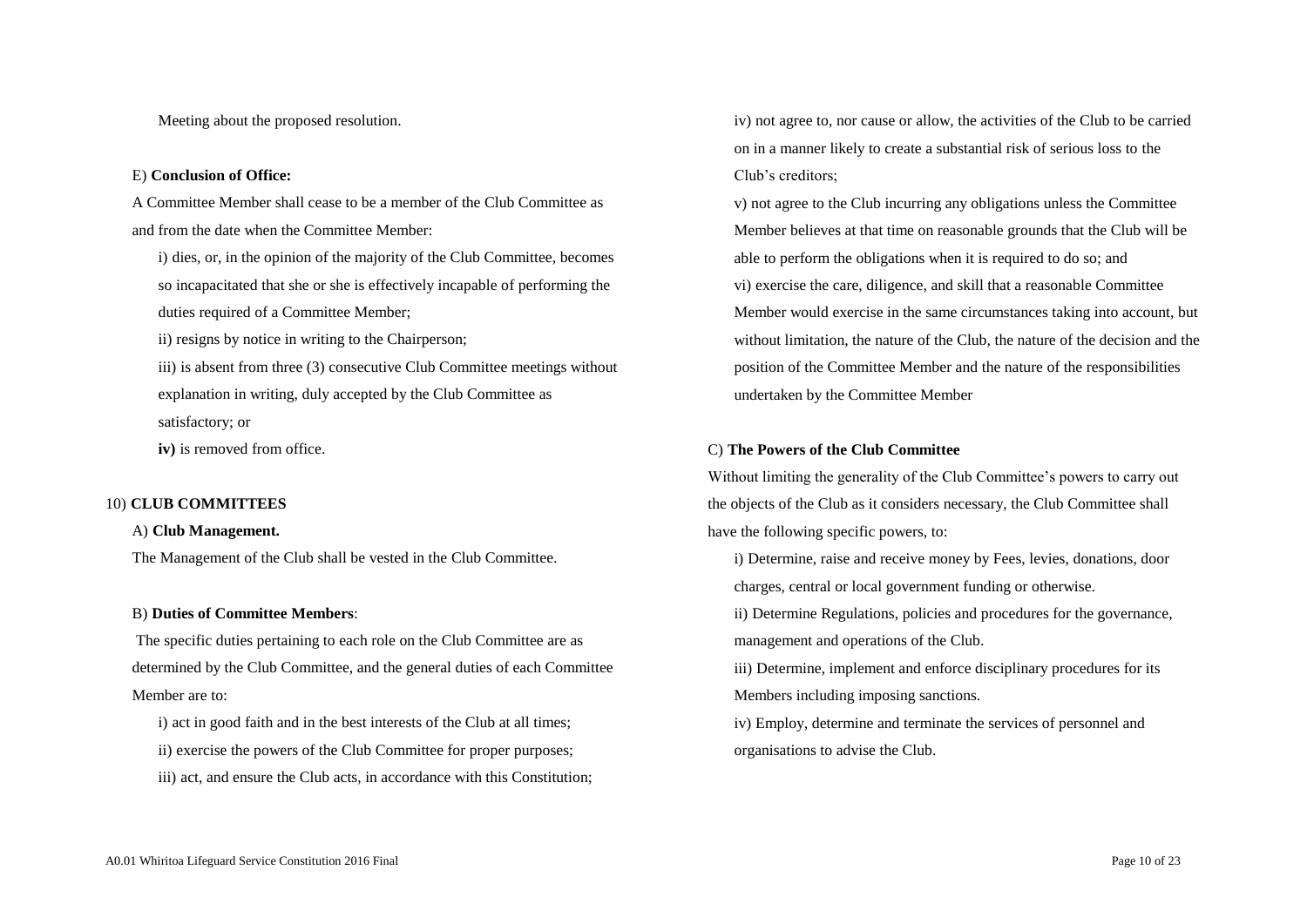v) Contract, engage or otherwise make arrangements with any person or organisation to fulfill the Objects.

vi) Award, grant or otherwise honour achievement and service to the Club. vii) purchase, lease, hire or otherwise acquire, hold, manage, maintain, insure, sell or otherwise deal with property, equipment, and other rights, privileges and licenses.

viii) Sell or otherwise acquire all or any part of the property, assets and liabilities of any one or more companies, institutions, incorporated societies or organisations whose activities or objects are similar to the Club's.

ix) Construct, maintain, and alter any buildings, premises, or facilities, and carry out works it considers necessary or desirable for the advancement or improvement of such buildings, premises or facilities produce, develop, create, own, licence, and otherwise exploit, use, and protect intellectual property;

x) undertake research into Surf Life Saving and related matters to fulfil the objects of the Club;

xi) publish information to promote the Club by any media (such as newsletters, articles, brochures, and the internet) provided such publication is done in accordance with any applicable SLSNZ Regulations; xii) delegate powers of the Club to the Club Committee or any subcommittee or any person;

xiii) organise and control Surf Life Saving competitions, events and programmes administered by the Club, and provide trophies and prizes for the same;

xiv) organise social events for Members and the promotion of the Club, xv) do any other acts or things that are incidental or conductive to the attainment of the objectives of the Club.

#### D) **Regulations**

i) The Club Committee may determine and amend such Regulations as it considers necessary or desirable. Such Regulations must be consistent with the Objects and any directives given in General Meeting.

ii) All Regulations shall be binding on the Club and the Members. iii) All Regulations and any amendments to them, shall be advised to all Members in writing or electronically as approved by the Club Committee. iv) The Club Regulations which prior to the commencement of this Constitution were in force shall (unless otherwise revoked) be deemed to continue in force as the Regulations until revoked or otherwise altered by the Club Committee, provided that to the extent of any inconsistency between the Club Regulations and this Constitution, this Constitution shall prevail.

## E) **Club Committee Meeting Frequency**

The Club Committee shall meet at least once a month during the summer period (1st November to 30th April inclusive) and at least bi-monthly during the winter period (1st May to 31st October inclusive), seven days notice of each meeting being given and a simple majority shall form a quorum.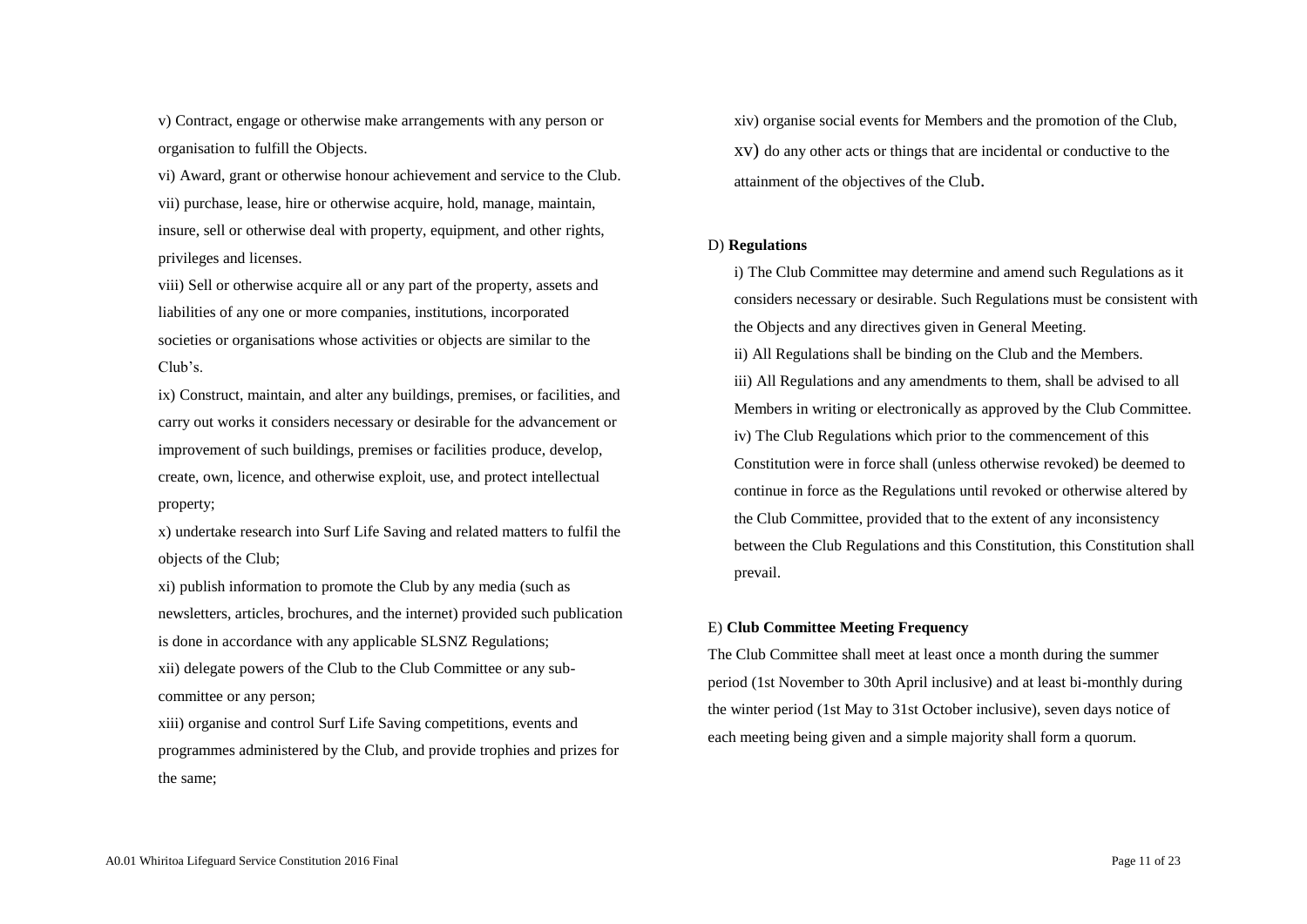#### **Voting**

Each Club Committee Member, except employees, shall have one vote at Committee Meetings. All decisions and resolutions of the Committee shall be determined by a vote of a majority of Committee Members present at a Meeting. Voting may be verbal, by show of hands, or secret ballot (if requested by any Committee Member.) The Chairperson shall have a deliberative and a casting vote

#### F) **Meeting Places**

i) The Club/Executive committee shall meet at such places and in such manner as they shall determine

ii) A meeting of the Club/Executive committee may be held where one or more of the Club/Executive Committee is physically not present at the meeting, provided that:

(a) all persons participating in the meeting are able to communicate orally with each other, simultaneously and instantaneously whether by means of telephone or other form of communication.

(b) Notice of the meeting is given to all Club/Executive Committee Members and such notice specifies that Committee Members are not required to be present in person at the meeting

(c) If failure in communications prevents 10.G.ii.(a) above from being satisfied and such failure results in the quorum not being met, the meeting shall be suspended until condition 10.G.ii.(a) is satisfied again. If such condition is not satisfied within fifteen (15) minutes

from the interruption the meeting shall be deemed to have terminated or adjourned.

**iii)** Any meeting held were one or more of the Club/Executive Committee is not physically present shall be deemed to be held at the place specified in the notice of meeting provided a Club/Executive Committee Member is there present and if no Club/Executive Committee Member is there present the meeting shall be deemed to be held at the place where the chairperson of the meeting is located.

## 11) **ABSENCE FROM MEETINGS**

Should any member of any committee absent themselves without leave from two consecutive meetings or three during the year without reasonable cause being explained the seat may be declared vacant and another Officer duly appointed.

#### 12) FINANCE

#### A) **Control of Monies**

All monies received by or on behalf of the Club shall forthwith be paid to the credit of the Club in any trading or savings bank account and all cheques, withdrawal slips drawn, or Direct Electronic Payments on any such bank account shall be signed or actioned by the Finance Director and countersigned or actioned by one of three members of the Club Committee appointed for that purpose. The signature of the Secretary or Finance Director or other officer of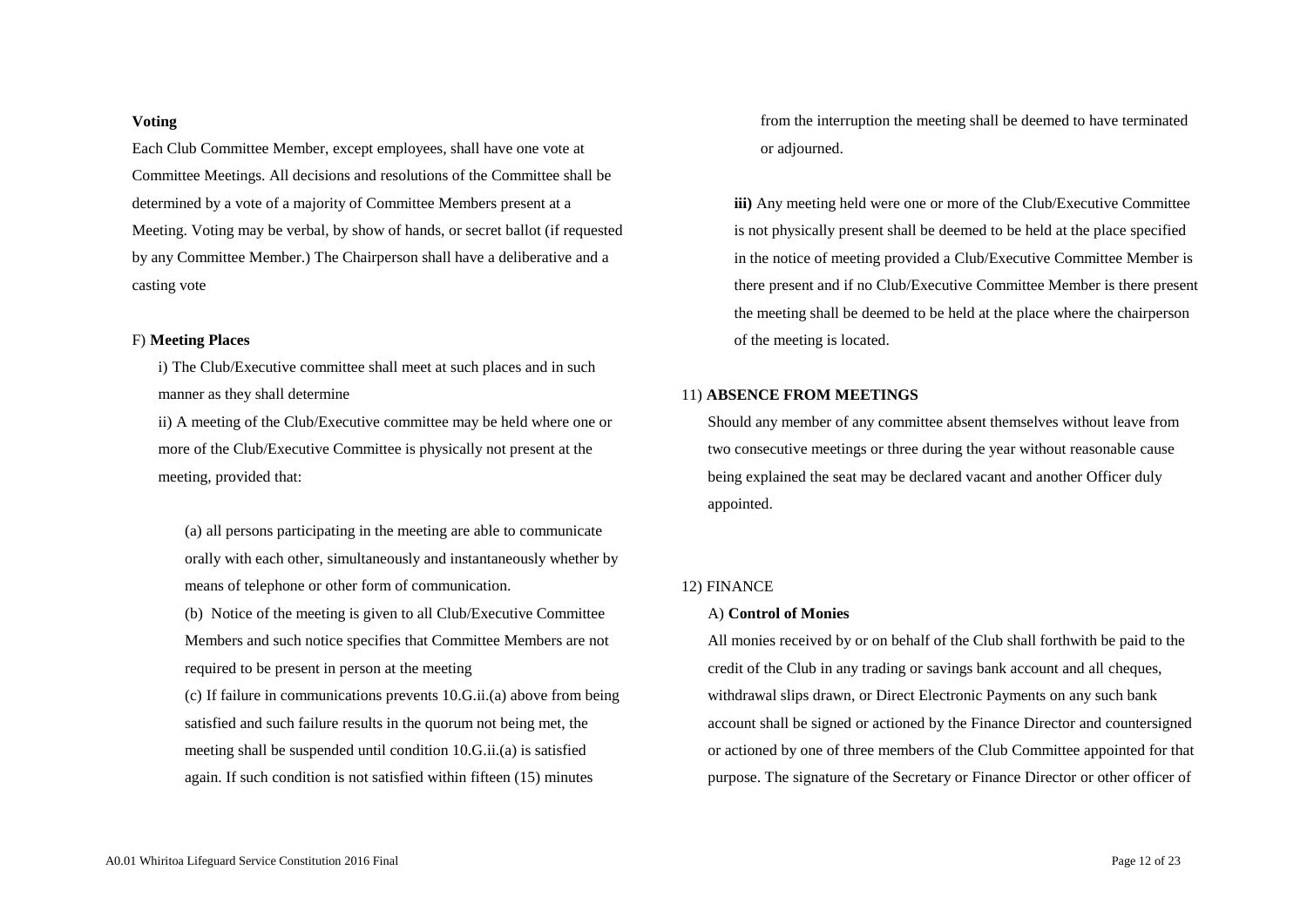the Club Committee duly appointed by the Club Committee shall be sufficient for endorsement of any cheque received on behalf of the Club.

#### B) **Income Sources**

The work of the Club shall be supported by means of displays, donations and subscriptions, also by social and other activities organised in its aid.

#### C) **Pecuniary Gain**

The income and property of the Club shall be applied solely towards the promotion of the Objects. Except as provided in this Constitution;

i) No portion of the income or property of the Club shall be paid or transferred, directly or indirectly by way of dividend, bonus or otherwise to any Member or Officer.

ii) no remuneration or other benefit in money's worth shall be paid or given by the Club to any Member or Officer.

#### D) **Undertakings by Members**

Nothing in clause 12.C above shall prevent payment in good faith of, or to any, Member or Officer for;

i) Any services actually rendered to the Club whether as an employee or otherwise.

ii) Goods supplied to the Club in the ordinary and usual course of operation.

iii) Interest on money borrowed from any Member or Officer.

iv) Rent premises demised or let by any Member or Officer to the Club.

v) Any out-of-pocket expenses incurred by the Member or Officer on behalf of the Club for any other reason, provided that any such payment shall not exceed the amount ordinarily payable between ordinary commercial parties dealing at arm's length in a similar transaction.

#### E) **Financial Year**

The Club's year officially commences on May 1<sup>st</sup> of each year and may be altered from time to time by the Club Committee.

#### 13) **ANNUAL GENERAL MEETING**

#### A) **Purpose**

The Annual General Meeting shall be held before June 30<sup>th</sup> in order that it occur before the SLSNZ Annual General Meeting for the following purpose:

i) the receipt from the Club Committee of a report and statement of financial position and statement of financial performance for the preceding year.

ii) To receive reports form other Club officials,

iii) To elect Officers and Club Committee.

iv) To decide on any resolution which may be duly submitted to the Club Secretary five (5) days before the meeting.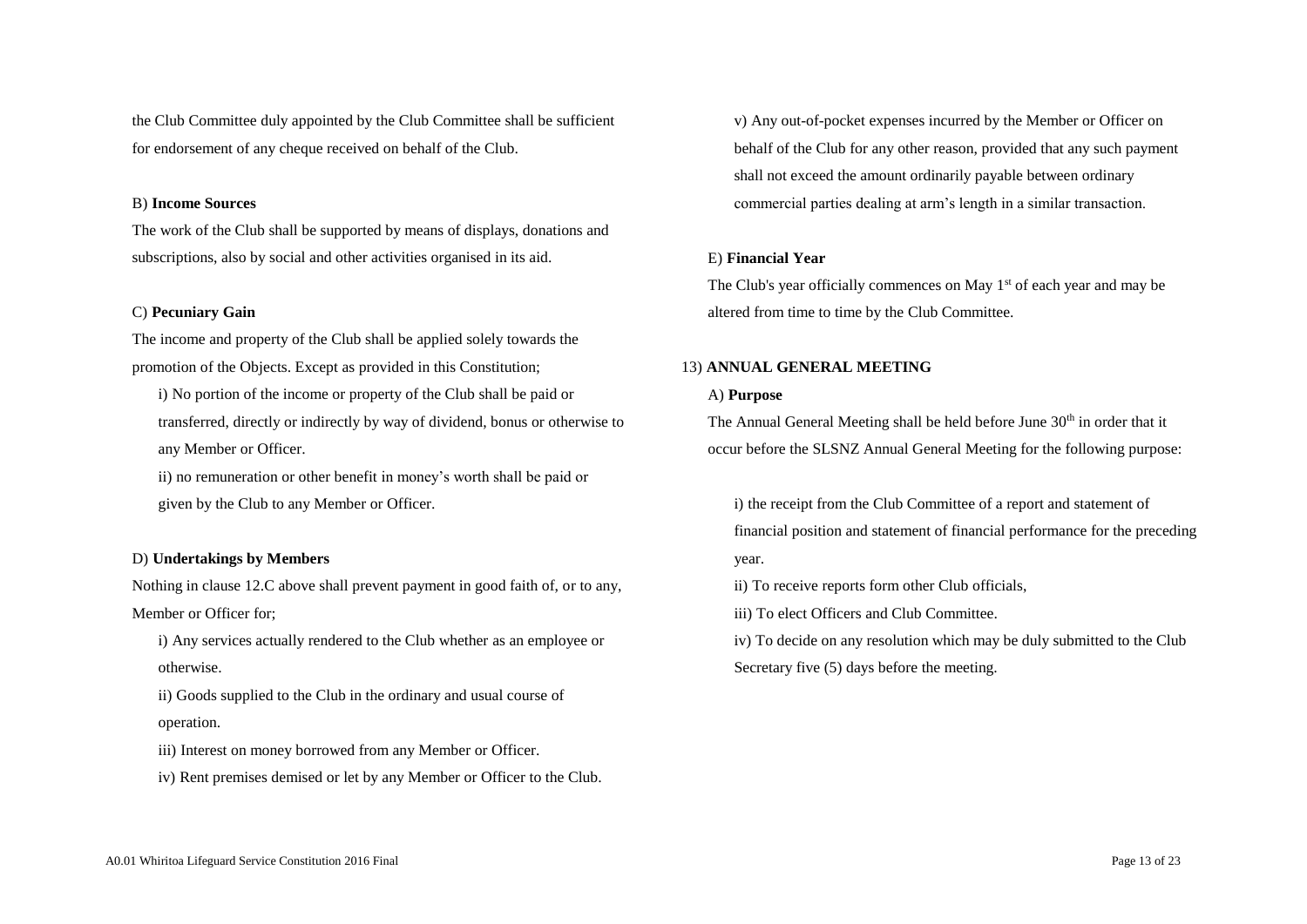#### B) **Advice to Members**

The date and place of the Annual General Meeting shall be advised to all members at their last address (postal and/or electronic) at least fourteen (14) days before the meeting.

#### **C) Minutes**

Minutes of the Annual General Meeting shall be confirmed and actioned as a true record at the first Club Committee Meeting following the Annual General Meeting, read at the following Annual General Meeting and made available upon request to any Member.

#### 14) **SPECIAL GENERAL MEETING**

#### A) **Purpose**

The Chairperson may at any time for any special reason call a Special General Meeting and shall do so forthwith upon the requisition in writing of 25% or more of the Members stating the purpose for which the meeting is required, including any proposed motion or motions. No business shall be transacted at any SGM other than that specified in the notice convening the meeting.

#### **B) Advice to Members**

At lease fourteen (14) clear days before a Special General Meeting a notice thereof, the date, place and of the business to be transacted shall be provided in writing to the last address, (postal and/or electronic) of all Members.

### 15) **GENERAL MEETING**

#### A) **Chairperson**

At all General Meetings, the Chairperson or in their absence any other duly elected Chairperson shall take the chair.

#### B) **Quorum**

At all General Meetings ten (10) Members shall constitute a Quorum.

#### C) **Format**

All meetings of the Club (including Club/Executive Committee Meetings) shall be conducted under the standard rules of debate.

D) **Errors:** Any irregularity, error or omission in notices, agendas and relevant papers of General Meetings or the omission to give notice within the required time frame or the omission to give notice as specified in these Rules and any other error in the organisation of the meeting shall not invalidate the meeting nor prevent the meeting from considering the business of the meeting provided that full minutes shall be kept of all General Meetings and made available upon request by any Member:

i) the Chairperson in his or her discretion determines that it is still appropriate for the meeting to proceed despite the irregularity, error or omission; and

ii) a motion to proceed is put to the meeting and carried by Special Resolution.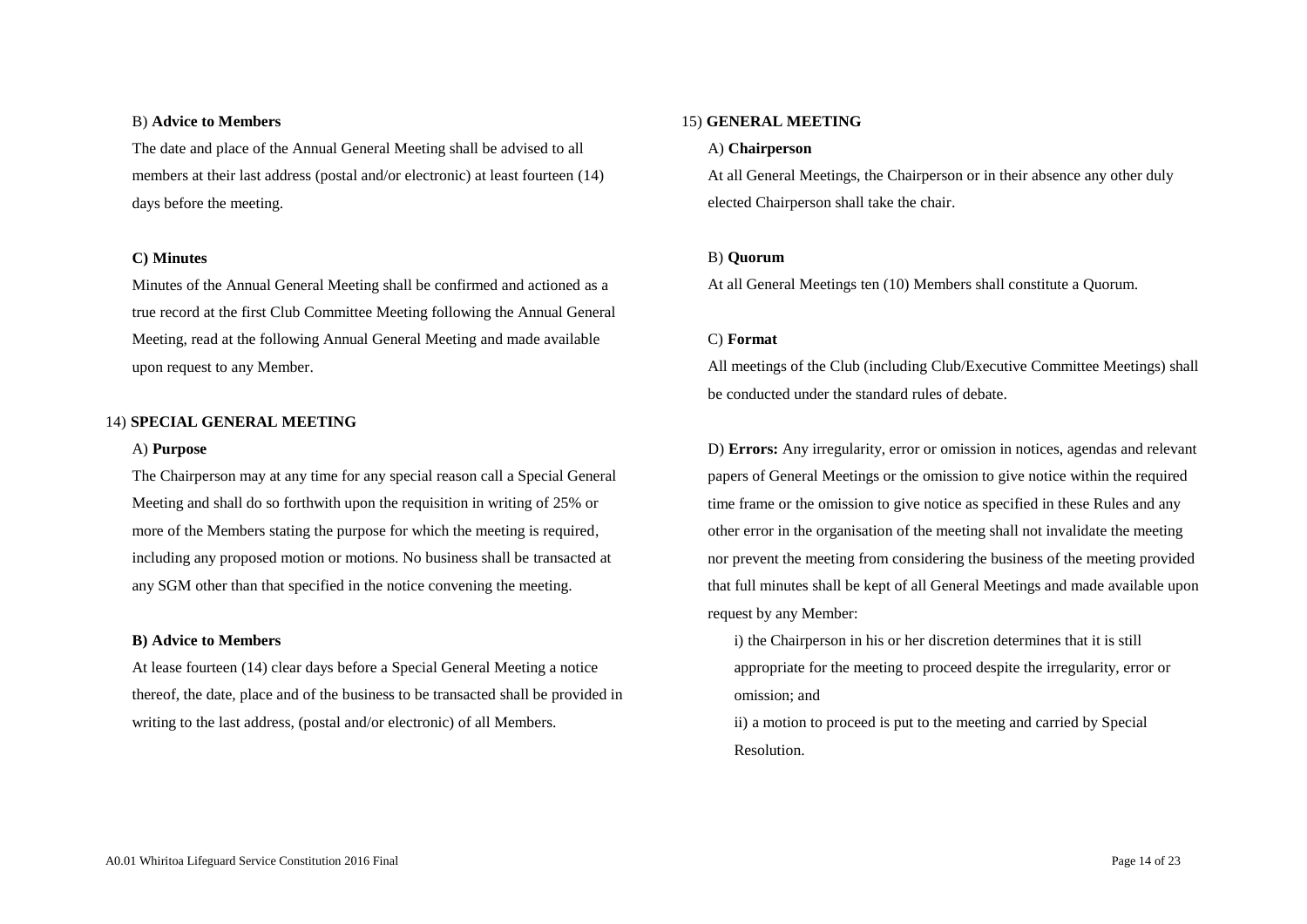#### 16) **ALTERATION OF CONSTITUTION**

#### A) **Procedure**

These Clauses may be altered, added to, rescinded or otherwise amended by a resolution passed by a three-fourths majority of those present at a General Meeting for which written notice has been included in the notice of meeting per clauses 13.B and 14.B.

B) Any Constitution in force prior to the commencement of this Constitution shall, upon the commencement of this Constitution, be deemed to be revoked and superseded by this Constitution.

#### **C) Inland Revenue Department Approval**

No addition to, or alteration of the Object Rule (3) or the Pecuniary Gain Rule (12.C), Undertakings by Members Rule (12.D) or the Liquidation Rule (19) shall be approved without the Inland Revenue Department's approval.

#### **17) COMMON SEAL**

The Common Seal of the Club shall be adopted by the Club Committee and shall be kept by the Secretary and the said Seal should not be affixed to any document except pursuant to a resolution of the Club at a Club Committee Meeting called for that purpose, and in the presence of two members of the Club Committee who shall sign every document sealed. The Club Committee shall maintain a register of every document sealed.

#### **18) BORROWING POWERS**

The Club Committee shall in addition to the other powers vested in it have a power to borrow or raise money from time to time by the issue of debenture bonds, mortgages or any other security founded or based on all or any other property and/or rights of the Club or without any such security and upon such terms as to priority and otherwise as the Club shall think fit, but the powers of so borrowing or raising money shall not be exercised except pursuant to a resolution passed at a General Meeting.

#### 19) **LIQUIDATION**

A) The Club may voluntarily be put into liquidation if; i) A two-thirds majority vote of those entitled to vote at a General Meeting passes a resolution appointing a liquidator; and ii) such resolution is confirmed in a subsequent Special General Meeting, called for that purpose, and held not later than thirty (30) working days, after the date on which the resolution was passed.

B) Upon appointment of a liquidator the relevant provisions of the Act shall apply to the liquidation of the Club.

C) Any surplus assets of the Club after payment of all costs, debts, and liabilities, shall subject to any trust effecting the same, be disposed of by distributing, giving or transferring them to some body or bodies having objects Charitable similar to the Objects of the Club.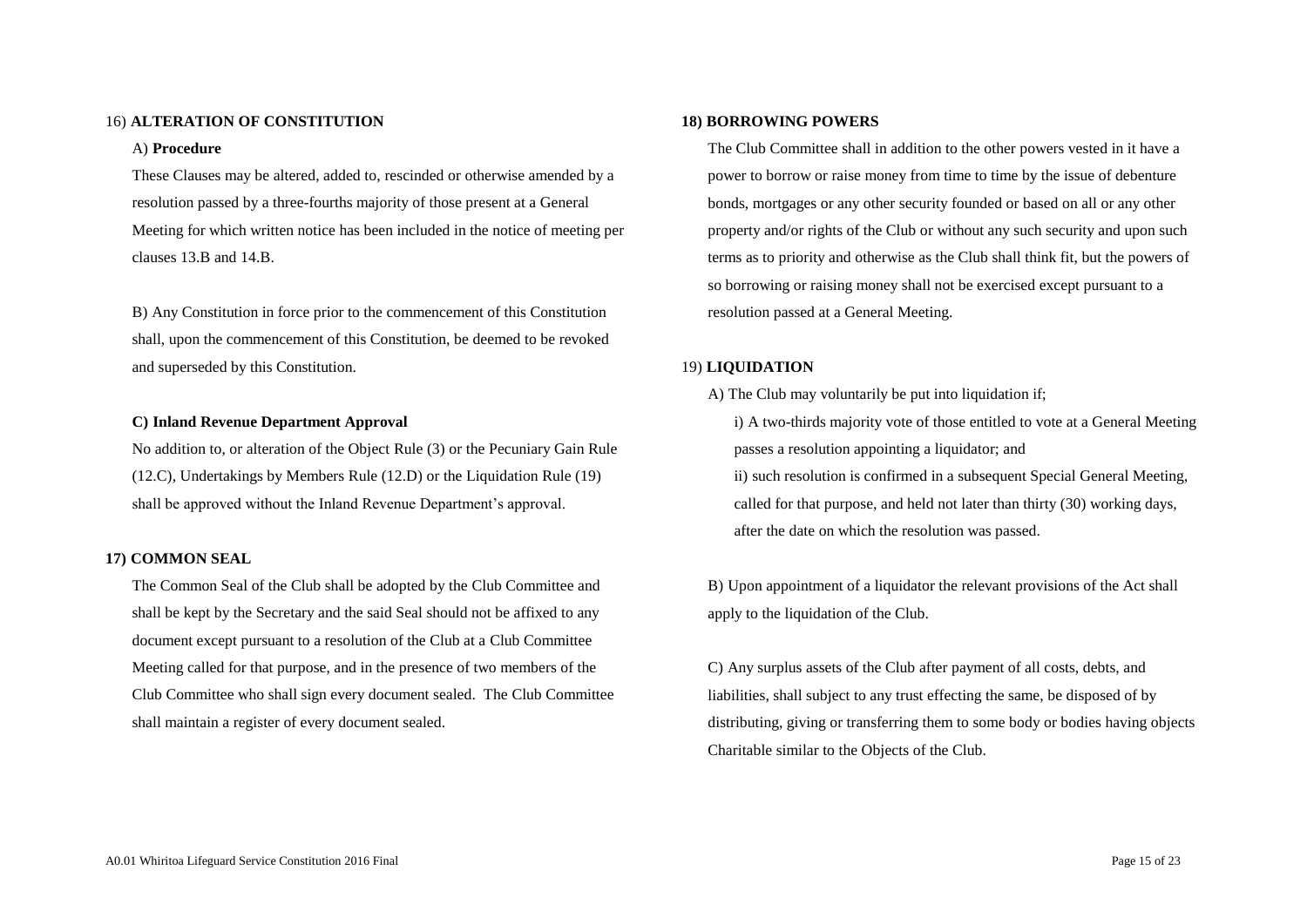D) The body or bodies in clause 19.C must prohibit the distribution of its or their income and property among its or their members to at least the same or greater an extent as is imposed on the Club under this Constitution. The body or bodies shall not be carried on for profit and shall have an approved tax exemption.

E) The body or bodies in clauses 19.C and 19.D shall be determined by the Members in a General Meeting at or before the time of liquidation. If the Members are unable to decide the body or bodies shall be determined by the liquidator.

F) the body or bodies in clauses 19.C, 19.D and 19.E shall:

i) Not be members of the Club, and

**ii)** Operate within New Zealand

#### 20) **CESSATION OF MEMBERSHIP**

#### A) **Resignation**

i) A Member of the Club may resign from membership by giving notice in writing to the Club Secretary. Upon payment of any debts or outstanding Fee(s) to the Club and/or SLSNZ, that Member's membership will automatically cease.

ii) A Member who resigns from membership of the Club or has their membership terminated by the Club shall be deemed to have also

withdrawn or terminated their membership of SLSNZ.

#### B) **Termination – Non Payment of Fees**

i) A Member shall have their membership of the Club terminated if any Fee(s) (including Membership Fees) or other payments to the Club are due and outstanding and remain unpaid. Before such termination can occur, the Club must give the Member written notice specifying the payment(s) due and demanding payment by a due date, (being not less than seven (7) days from the date of the demand), and such payment is not made. If payment is not made by the due date, membership shall be suspended pending payment. If such suspension continues for more than ninety (90) Days, the Member shall have their membership automatically terminated on the expiry of such period.

#### C) **Termination – Other**

i) In addition to clauses 20.A and 20.B, a Member may have their membership of the Club and/or SLSNZ terminated if:

(a) the SLSNZ Judiciary Committee decides to do so under the SLSNZ Constitution or,

(b) the Club Judiciary Committee decides to do so under clause 23 of this Constitution or,

(c) the Club Committee or any sub-committee of the Club Committee of the Club after reasonable enquiry, considers that the Member did not or is unable to comply with a reasonable Club Committee decision, this Constitution, the SLSNZ Constitution, or any Regulations, policies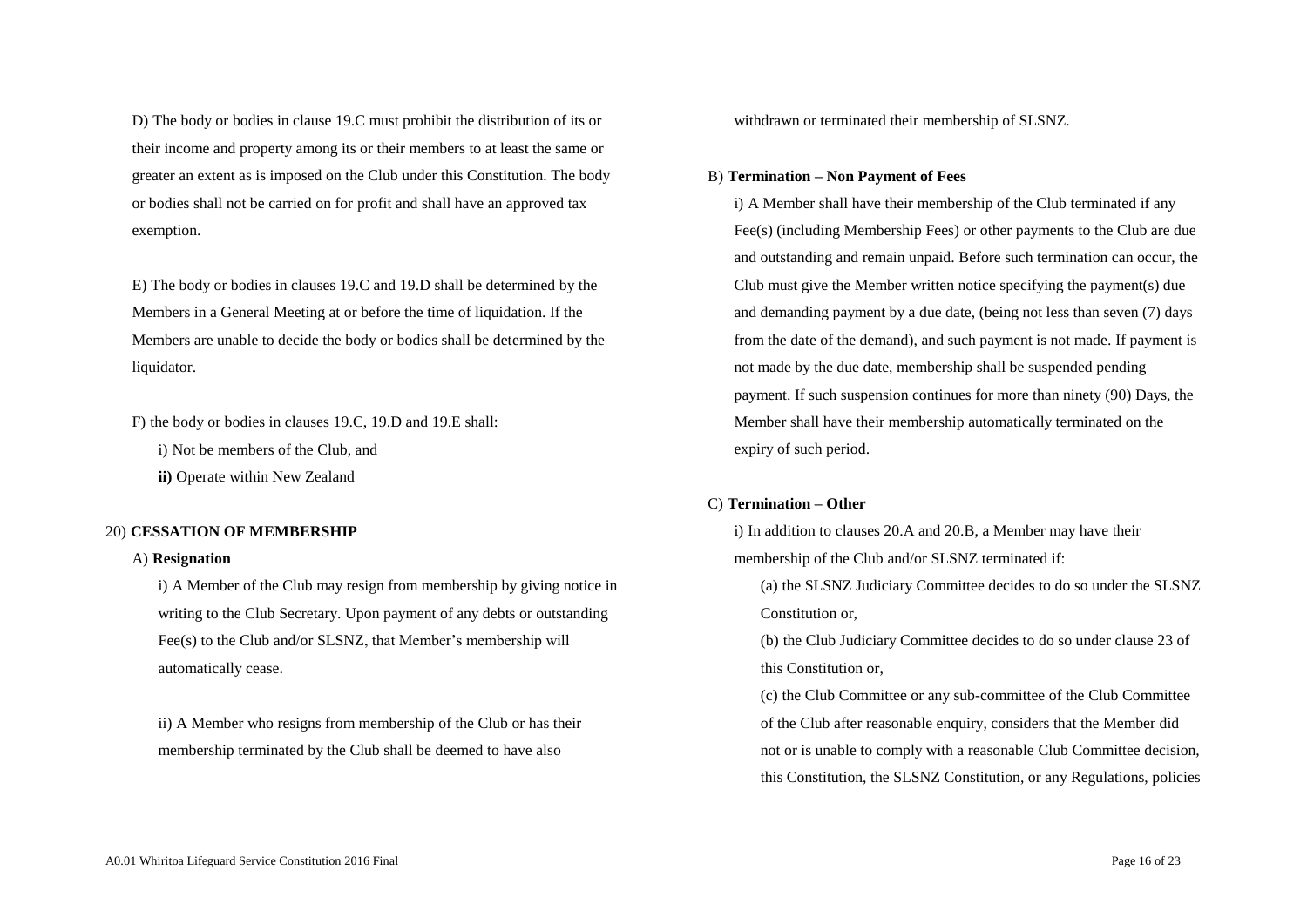or reasonable directions of the Club Committee or the Board of SLSNZ.

ii) Before any decision under clause 20.C.i).(c) is made, the Member concerned shall be given seven (7) days written notice by the Club Committee of the intended resolution, and have the right to be present, make submissions and be heard at the Club Committee meeting(s) in which the resolution is to be determined.

iii) Any Member whose membership is terminated under clause 20.C.i). (c) may appeal the decision to a Special General Meeting of the Club called for that purpose. The appeal shall be allowed if two-thirds majority of those entitled to vote at the General Meeting do so in favour of such appeal. Where a Member appeals against a decision of the Club Committee under this Clause, the decision of the Special General Meeting shall be final, and clause 22.C shall not apply. Any Member whose membership is terminated under clause 20.D.iii may appeal under clause 22.C.

iv) Membership, which has been terminated under this Constitution, may be reinstated at the discretion of the Members at a subsequent General Meeting, unless the termination was determined by SLSNZ in which case the Member may be reinstated at the discretion of the Members at a SLSNZ General Meeting, as the case may be.

#### D) **Effect of Membership Cessation**

i) If a Member resigns or has their membership of the Club terminated then their membership of SLSNZ shall automatically be terminated. **ii)** An individual who ceases to be a Member of the Club shall forfeit all rights in and claims upon the Club and its property, and shall not use any property of the Club, including Intellectual Property. **iii)** Where a person has had his or her membership of the Club suspended

or terminated, his or her membership may only be reinstated at the discretion of the Club Committee.

#### **E) Suspension**

If the Club Committee considers a Member has or may have engaged in one or more of the circumstances in Rule 22 A, and it believes it is in the best interests of the Club to do so, it may suspend the Member pending determination of the disciplinary matter in accordance with this Rule. Before invoking any such suspension, the Member shall be given notice of the proposed suspension and the right to be heard**.**

#### F) **Consequences of Suspension:**

If a Member is suspended from membership of the Club, then until such time as the suspension is revoked, the Member concerned shall:

i) Not be entitled to attend, speak, or vote at a General Meeting ii) Not be entitled to continue to hold office in any position within the Club or SLSNZ,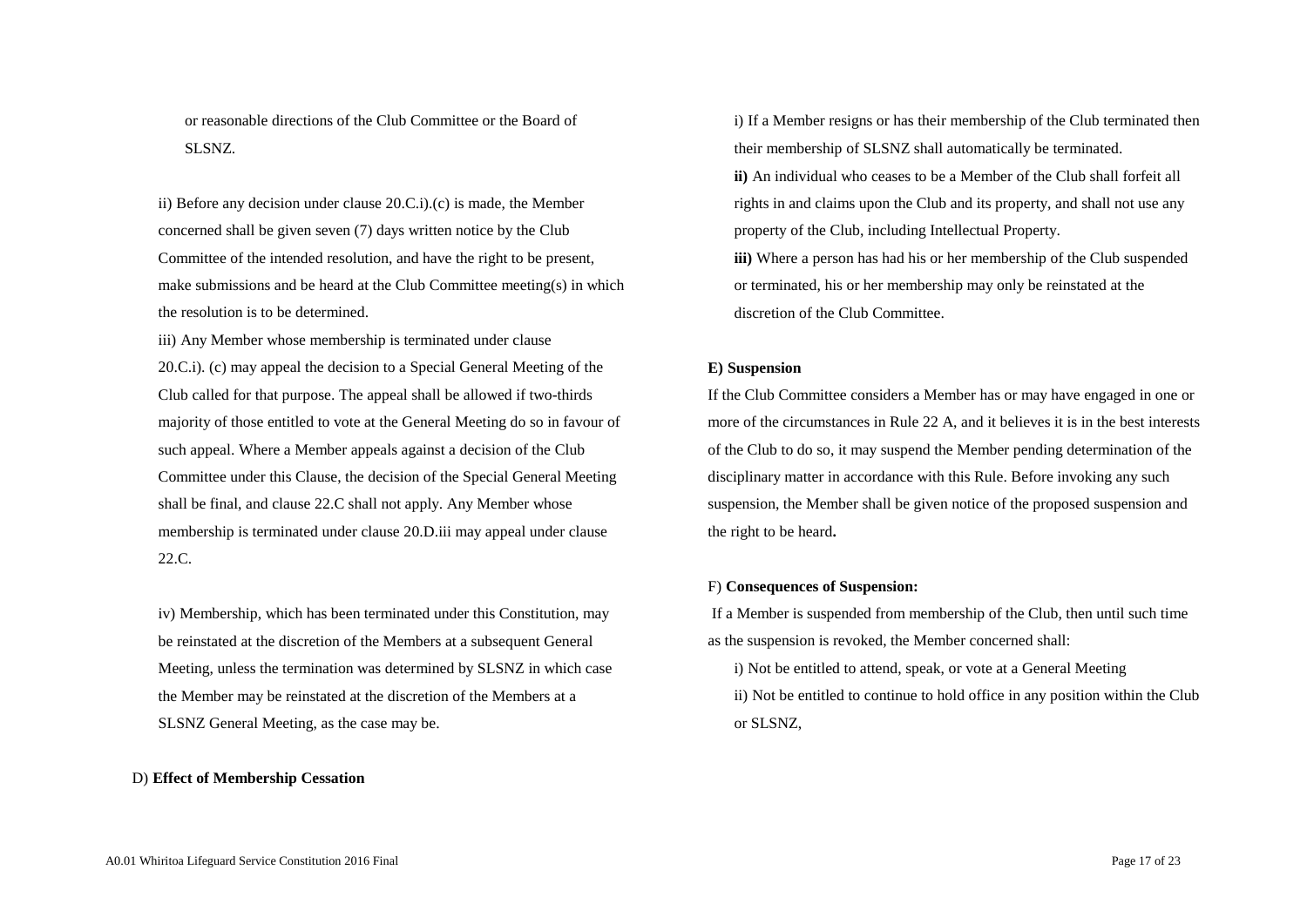iii) Net be entitled to any other privileges to which they would otherwise be entitled including participation in any competition, activity event, function or meeting of the Club or SLSNZ and,

iv) Have their membership of SLSNZ suspended.

#### 21) **VOTING AT GENERAL MEETINGS**

#### A) **Whom**

Members aged 15 and over at the time of the meeting, shall be entitled on every motion to one vote exercised in person by Life members, Active Open Members, Active under 19 Members, Qualifying Active Members, Reserve Active Members, Associate Members and Paid Life Member (Person) and Paid Life member (Family). The Chairperson will have a casting vote in a situation of equality of votes.

#### B) **Method**

Voting on all elections at the Annual General Meeting shall be by a show of hands unless a secret ballot be called for by two or more members.

#### **C) Proxy Votes**

i) Each Member and Officer shall be entitled to appoint another Member or Officer as their proxy by notice given to the Secretary no later than twenty four (24) hours before the time of the meeting in respect of which the proxy is appointed. Only proxies which indicate whether the Member is voting in favour of or against the proposed resolution as set out in their proxy shall be valid. General proxies are not valid.

ii) The notice appointing the proxy shall be in the form set out in Appendix 1, or as otherwise determined by the Club Committee from time to time.

#### 22) **JUDICIARY COMMITTEE**

#### A) **Matters which may be Referred to Judiciary Committee**

Without limiting the Club Committee's powers under Rule 20, the following matters may be referred for investigation and determination by the Club's Judiciary Committee in the sole discretion of the Club Committee an allegation by an individual or organisation that a Member, Officer, or Appointed Personnel has;

i) Breached, failed, refused or neglected to comply with a provision of this Constitution, the SLSNZ Constitution, and the Regulations, policies and procedures of the Club and SLSNZ respectively or,

ii) acted in a manner unbecoming of a Member or prejudicial to the Objects and interests of the Club, SLSNZ and/or Surf Life Saving or, iii) brought the Club, SLSNZ and/or Surf Life Saving into disrepute and, iv) any such Member will be subject to the jurisdiction, procedures, penalties and appeal mechanisms of the Club set out in the regulations.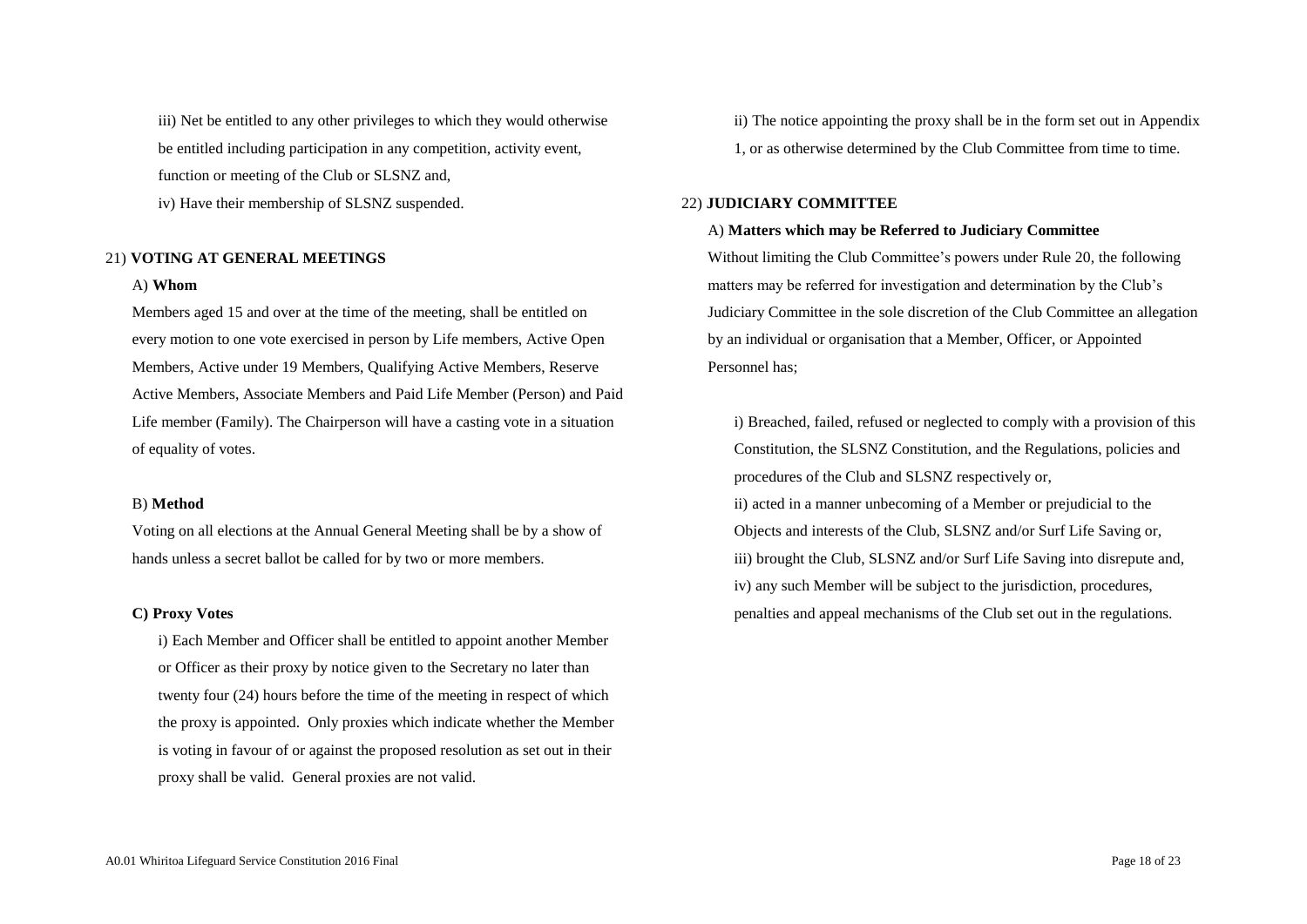#### B) **Referral to Judiciary Committee**

i) The Club Committee may commence investigatory or disciplinary Proceedings against a Defendant by referring any matter described in Rule 22.A to the Judiciary Committee in the manner set out in the Regulations. ii) The Judiciary Committee shall consist of not less than three (3) persons appointed annually by the Club Committee. The Club Committee shall appoint a Chairperson from one of the members appointed to the Judiciary Committee. Only one Club Committee Member is eligible to sit on the Judiciary Committee.

iii) Any referral to the Judiciary Committee shall be made and determined in accordance with the Regulations.

#### **C) Appeals**

Subject to Rule 20C.iii, a Defendant, any other party to the Proceedings or the Club Committee may, within fourteen (14) days of receiving the decision of the Judiciary Committee, appeal that decision to SLSNZ Judiciary Committee, in accordance with SLSNZ's Constitution and Regulations.

#### 23) **INDEMNITY**

The Club shall indemnify its Committee Members, Officers, and employees against all damages and costs (including legal costs) for which any such Committee Member, Officer, or employee may be, or become, liable to any third party as a result of any act or omission, except wilful misconduct:

A) In the case of a Committee Member or Officer, performed or made whilst acting on behalf of and with the authority, express or implied, of the Club Committee, and

B) in the case of an employee performed or made in the course of and within the scope of their employment by the Club.

#### 24) **DISPUTES AND MATTERS NOT PROVIDED FOR**

A) Subject to Rule 24.B, if any dispute arises out of the interpretation of this Constitution or the Regulations, or any matter arises which is not provided for in this Constitution or the Regulations, then such dispute or matter shall be referred in writing to the Club Committee, whose decision shall be final and binding.

B) If the dispute or matter in Rule 24.A is between the Club Committee and a Member, or between any one (1) or more Committee Members, ("the parties") the dispute or matter shall be resolved by the following process:

i) By the parties acting in good faith to seek an agreement; or failing such agreement.

ii) By a party or the parties appointing an independent third person to mediate between them; or failing agreement at such mediation.

iii) By arbitration under the Arbitration Act 1996, by giving written notice of such arbitration by a party to the other party and (if not a party) the Club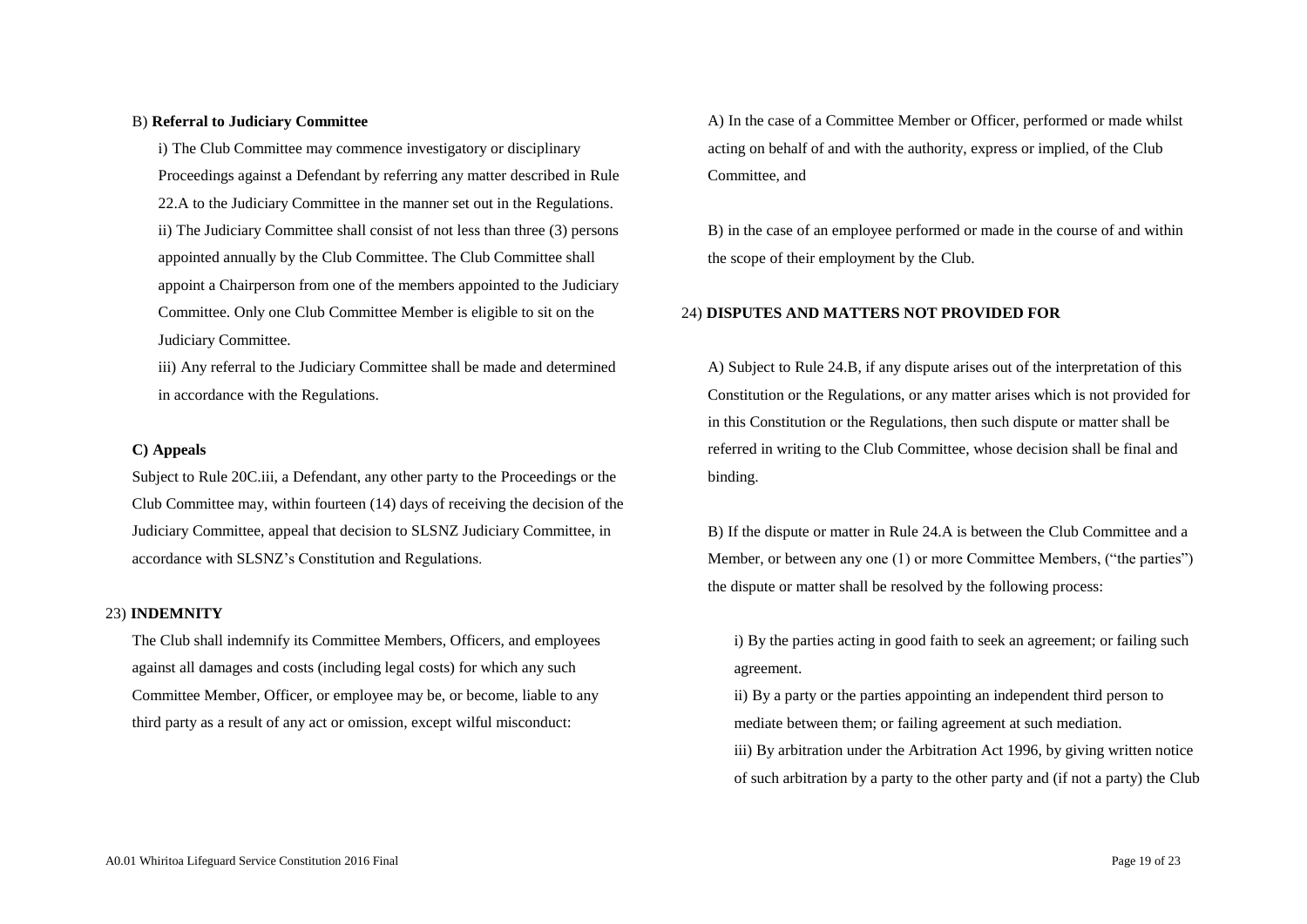Committee. Such arbitration shall be heard and determined by a single arbitrator to be appointed by the President of the District Law Society which includes the locality of Whiritoa Beach. The arbitrator shall determine the procedure for the arbitration. The decision of the arbitrator shall be final and binding.

#### **25) DEFINITIONS**

The words and phrases used in this Constitution shall mean as follows:

**"Act"** means the Incorporated Societies Act 1908 and its amendments.

**"Annual Report"** means the reports described under Rule 13.A.i & 13.A.ii.

**"Annual General Meeting"** means the General Meeting held annually as described in Rule 13.

**"Appointed Personnel"** means individuals (excluding Officers) who are appointed by the Club Committee from time to time according to the regulations to positions of responsibility within the Club and which are unpaid.

**"Chairperson"** means the individual elected under Rule 8 C.

**"Committee Members"** means the member's of the Club Committee appointed under Rule 8.C.

**"Club"** means the Whiritoa Lifeguard Service (Inc.).

**"Club Committee"** means the Club Committee of the Club as defined in Rule 8 C.

**"Club Event"** means:

- A. Any Surf Life Saving competition or event held by, or under the auspices of Club or,
- B. any other competition or event sponsored by or conducted on behalf of the Club and,
- C. any Club competition or event at which the Club is represented; but does not include a competition or event held by or on behalf of SLSNZ.

**"Club Representative"** means a competitor or other member of a Surf Life Saving team or squad who has been selected to participate in a Surf Life Saving event or competition as a representative of the Club, and includes coaches, managers or other team officials selected to represent the Club.

**"Constitution"** and **"this Constitution"** means the Constitution of the Club.

**"Defendant"** means the Member against whom an allegation, under Rule 22.A is made or an appeal is brought under Rule 22.C.

**"Direct Electronic Payments"** means any payment organised electronically on a regular, incidental or one-off basis from the Club's Bank Account.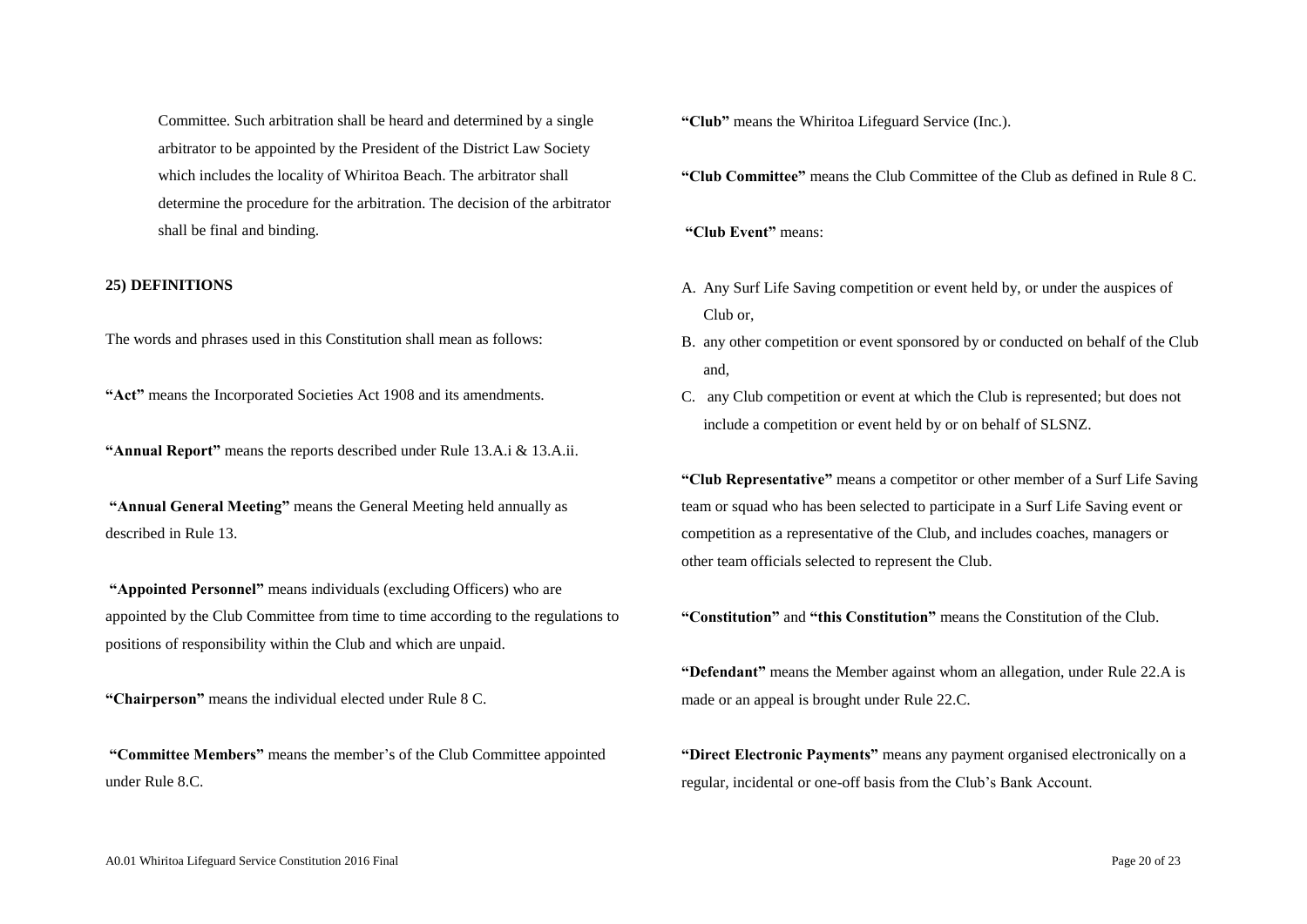**"Elected Committee Member"** means a person elected as a Committee Member under Rule 13.A.iii.

**"Executive Committee"** means the Executive Committee of the Club as defined in Rule 8.D.

**"Fee(s)"** means the Membership Fee and other fees or charges payable to the club under Rule 6.

**"General Meeting"** means the Annual General Meeting or a Special General Meeting of Whiritoa Lifeguard Service held under Rule 13 and 14 respectively.

**"Intellectual Property"** means all rights or goodwill in copyright, business names, names, trade marks (or signs), logos, designs, patents or service marks relating to the Club or any event, or any competition or Surf Life Saving activity or programme of or conducted, promoted or administered by the Club.

**"Judiciary Committee"** means a committee of the Club Committee as set out in Rule 22

**"Life Members"** means those individuals described in Rule 4 I.

**"Meeting"** means a meeting of the Club Committee, Executive Committee, Lifeguard Sub-committee or any Sub-Committee.

**"Members"** means a member of the Club as described in Rule 4.

**"Membership Fee"** means the fee or fees payable to the Club under Rule 6.

**"Objects"** means the objects of the Club described under Rule 3.

**"Objects of SLSNZ"** means the objects of SLSNZ as described in the SLSNZ Constitution.

**"Officer"** means the individuals' appointed under Rule 8 C.

**"Patron"** means the individual appointed under Rule 8 A.

**"Post"** means facsimile, electronic mail, or other form of visible or other electronic communication. The procedure for postal voting shall be a specified in the Regulations.

**"President"** means the individual elected under Rule 8 C.

**"Proceedings"** means any action instigated under Rule 22.B.

**"Register"** means the register of members specified in Rule 5 and held by the Club.

**"Regulations"** means the Regulation's of the Club determined under Rule 10.D.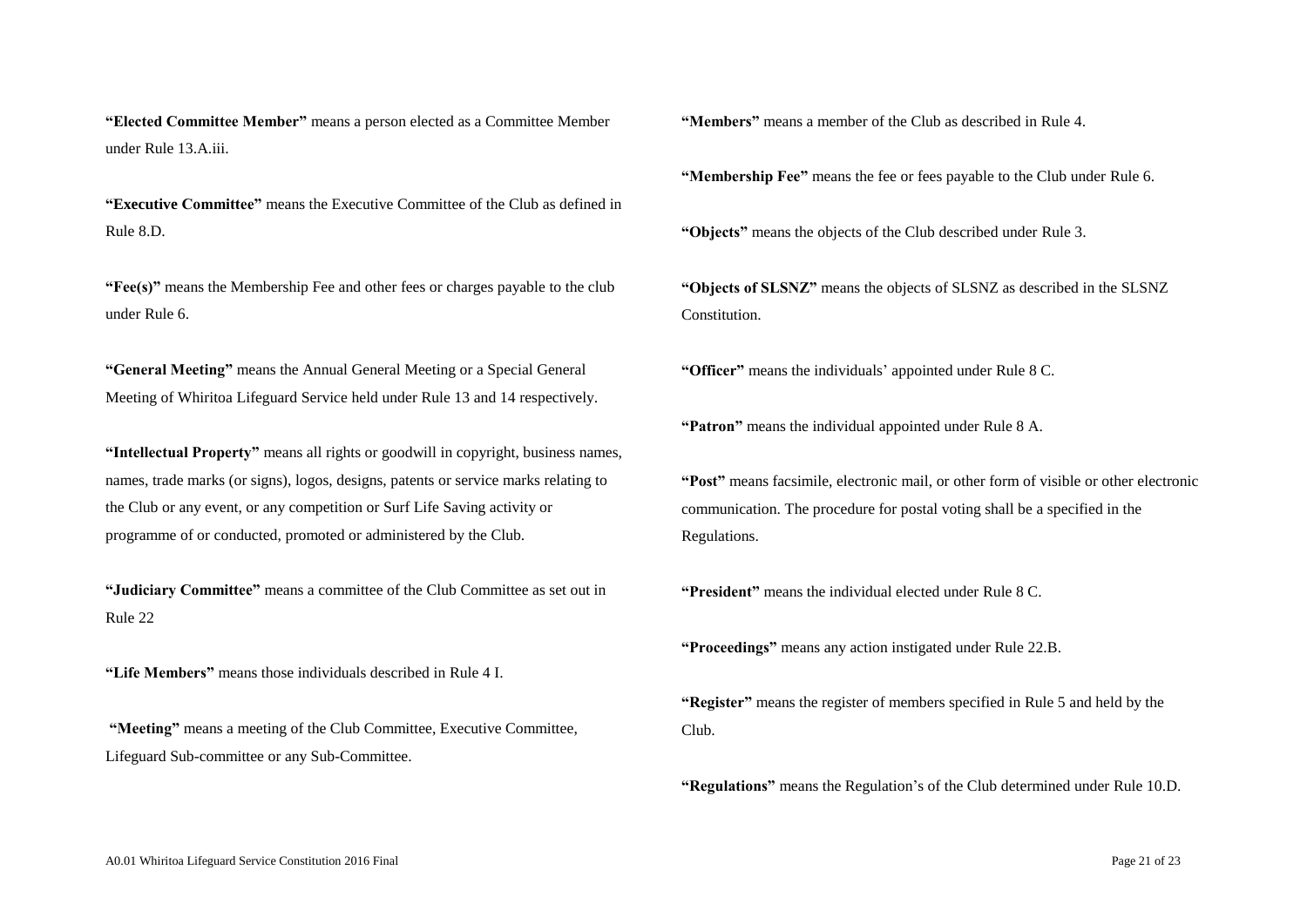**"Rule"** means an item of this Constitution.

**"SLSNZ Rules"** means the Regulations of SLSNZ.

**"Secretary"** means the Secretary of the Club for the time being appointed under Rule 8.C or such other title as is used to describe the equivalent position in the Club.

**"Surf Life Saving",** means the practice by surf lifeguards of preventing death by drowning at beaches and includes surf lifeguard patrol services, education and sport activities such as swimming, craft, and beach events.

**"SLSNZ Surf Lifeguard Award"** means the award given by SLSNZ upon the holder completing theory, practical, swim resuscitation and rescue tests which certifies that the holder has the basic skills and knowledge to be a surf lifeguard.

**"SLSNZ"** means Surf Life Saving New Zealand Incorporated and includes its officers, employees, SLSNZ Board members and agents.

**"SLSNZ Board"** means the Board of SLSNZ as defined in the SLSNZ Constitution.

**"SLSNZ Constitution"** means the Constitution of SLSNZ.

**"SLSNZ Judiciary Committee"** means the judiciary committee as defined in the SLSNZ Constitution